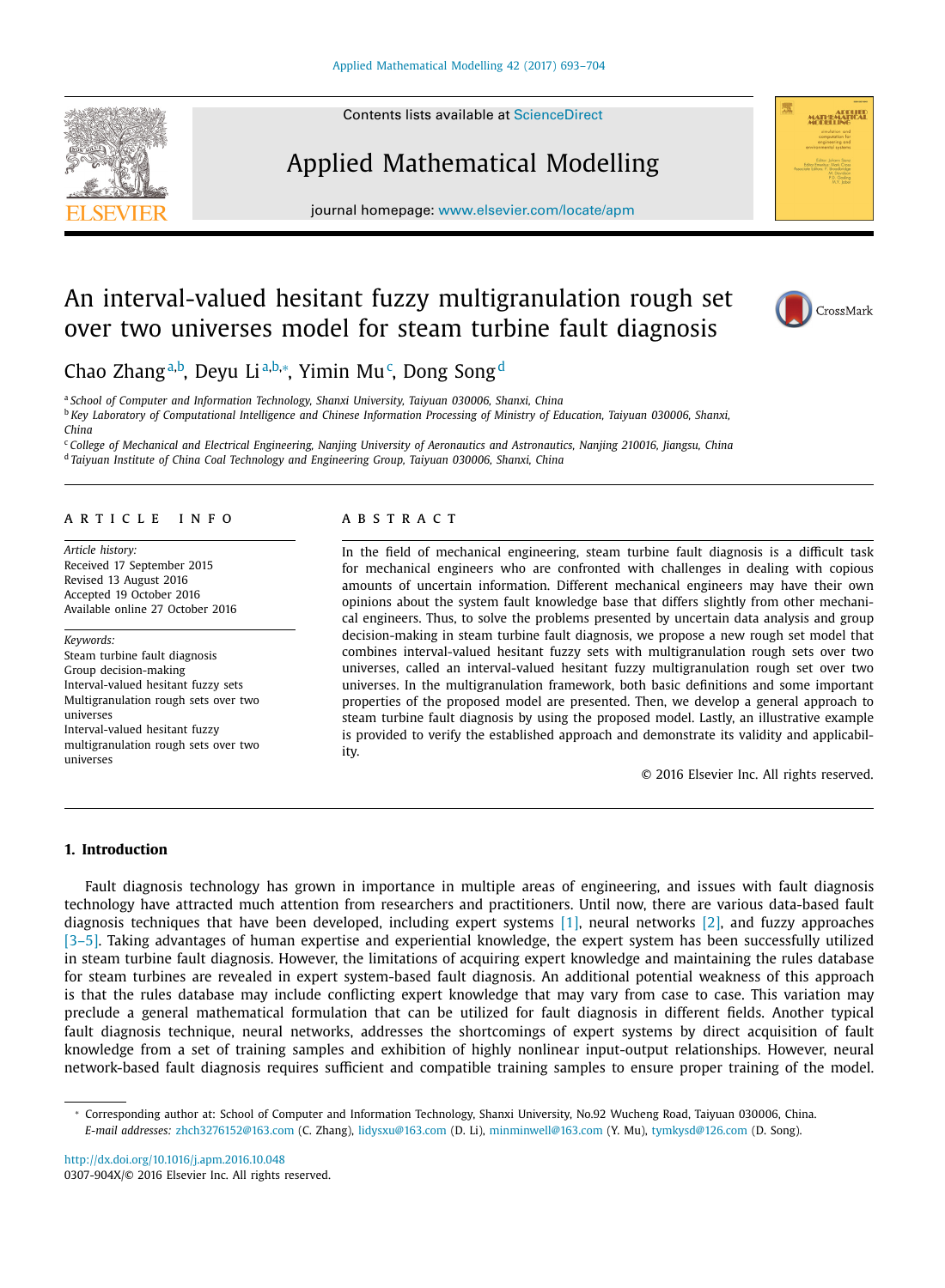Free from the limitations of these models, the fuzzy approach can be used to sufficiently model the complicated relationship between faults and their features in steam turbine fault diagnosis. Additionally, many kinds of inherent uncertainties, such as inaccuracy, incompleteness, and inconsistency, are rampant in expressions of fault information available to engineers. Based on fuzzy set theory [\[6\]](#page-11-0) and fuzzy logic [\[7\],](#page-11-0) fuzzy approaches have been widely applied to fault diagnosis processes. The classical fuzzy set is limited by imperfect and uncertain information induced by several sources of vagueness, so several modifications and extensions have been introduced, including interval-valued fuzzy sets [\[8\],](#page-11-0) type-2 fuzzy sets [\[9\],](#page-11-0) intuitionistic fuzzy sets [\[10\],](#page-11-0) and Pythagorean fuzzy sets [\[11\].](#page-11-0) These extensions overcome the limitations of classical fuzzy sets in different ways but are based on similar rationales.

Recently, considering that decision-makers are usually hesitant and irresolute for one thing or another when establishing a common membership degree, Torra and Narukawa [\[12\]](#page-11-0) and Torra [\[13\]](#page-11-0) introduced the concept of hesitant fuzzy sets, opening a new door for research on decision-making under hesitant environments. However, for real-life decision-making problems, the available information may not be sufficient for experts to provide their preferences with crisp values. Thus, a possible solution is to represent such preferences by interval values. As an extension form of hesitant fuzzy sets, Chen et al. [\[14\]](#page-11-0) presented the concept of interval-valued hesitant fuzzy sets, which permits the membership degrees of an element to a given set are defined by several possible interval values. It is evident that interval-valued hesitant fuzzy sets can reflect individual's hesitancy more objectively than other widely developed fuzzy set approaches. Thereafter, many scholars have studied interval-valued hesitant fuzzy sets from different points of view and obtained many meaningful results [\[15–19\].](#page-11-0) Compared to classical fuzzy sets, since interval-valued hesitant fuzzy sets can better model insufficiency and hesitancy in available information, this approach can better handle the more uncertain information in fault diagnosis well, and provide mechanical engineers with an improved way to include their understanding about the system fault knowledge base.

Considering the above facts, as one of the commonly used multi-attribute decision-making methods, rough set theory [\[20\]](#page-11-0) is an effective tool to acquire knowledge with its core concepts of lower and upper approximations. Moreover, rough set theory has demonstrated advantages in selecting significant attributes and explaining decisions according to attribute reductions and distinguishable relations. Over the past few years, two kinds of important generalizations of rough set theory, fuzzy rough sets [\[21\]](#page-11-0) and multigranulation rough sets over two universes [\[22\],](#page-11-0) have been developed in different application contexts. To effectively solve the problems of interval-valued hesitant fuzzy data analysis in fault diagnosis technology, we intend to integrate rough set theory with interval-valued hesitant fuzzy data analysis. We next itemize the necessities of combining those two theories with interval-valued hesitant fuzzy sets in detail.

(1) Rough sets and fuzzy sets, as two primary theories utilized for handling uncertain information in various information systems, are commonly viewed as correlative, but distinct and complementary. Determination of the best approach to generalize a rough set model to the fuzzy case is required for the development of rough set theory. In order to deal with various fuzzy information systems by utilizing rough set theory, Dubois and Prade [\[21\]](#page-11-0) first constructed the concept of fuzzy rough sets. This work has been expanded by many recent studies of the fusion of hesitant fuzzy set theory with rough sets [\[23–26\].](#page-11-0)

(2) In realistic rough set-based decision-making problems, when considering concept approximations and rules acquisitions in the background of multi-source information systems, in order to acquire knowledge efficiently, a reasonable way is to analyze these multi-source information systems directly rather than gathering each information systems as an entire information system. In this situation, the single-granulation rough set model exposes limitations that the computational times of knowledge discovery are long. Therefore, it is useful to describe a target concept through multiple binary relations according to a user's different requirements. From the perspective of granular computing [\[27\],](#page-11-0) Qian et al. [\[28,29\]](#page-11-0) introduced multigranulation rough sets in optimistic and pessimistic styles. Based on multigranulation rough sets model, Sun and Ma [\[22\]](#page-11-0) further pointed out many kinds of decision-making information, such as the relationship between faults and their features in steam turbine fault diagnosis, involves two different types of objects, each of which belongs to a different universe of discourse, and the utilization of two universes and their interrelations may invalidate multigranulation rough sets model. Thus, by utilizing rough sets over two universes model  $[30-34]$ , they proposed multigranulation rough sets over two universes. In light of the above, multigranulation rough sets over two universes could not only describe the decision-making information in different universes, but also synthesize multi-group expert preferences to form a final decision result by aggregating multiple binary relations. Thus, multigranulation rough sets over two universes can be seen as a relatively superior information fusion strategy under conditions of several different granulation levels.

On the basis of the above analysis, it is meaningful to utilize multigranulation rough sets over two universes model for multi-source information systems analysis. However, multigranulation rough sets over two universes can only handle crisp information systems and have limitations in processing various fuzzy information systems. Considering that intervalvalued hesitant fuzzy sets can model insufficiency and hesitancy in decision-making information effectively, we aim to develop a new data analysis model in fault diagnosis techniques under the environment of interval-valued hesitant fuzzy information. Thus, to expand the application domain of multigranulation rough sets over two universes, through combining interval-valued hesitant fuzzy sets with multigranulation rough sets over two universes, it is necessary to construct an interval-valued hesitant fuzzy multigranulation rough set over two universes model and further explore its application in steam turbine fault diagnosis.

The paper is organized as follows. In [Section](#page-2-0) 2, we briefly introduce interval-valued hesitant fuzzy sets, interval-valued hesitant fuzzy rough sets over two universes, and multigranulation rough sets over two universes. In [Section](#page-4-0) 3, we present interval-valued hesitant fuzzy multigranulation rough sets over two universes and discuss relevant properties. [Section](#page-6-0) 4 presents an analysis of the decision-making problems in steam turbine fault diagnosis. In [Section](#page-8-0) 5, we give the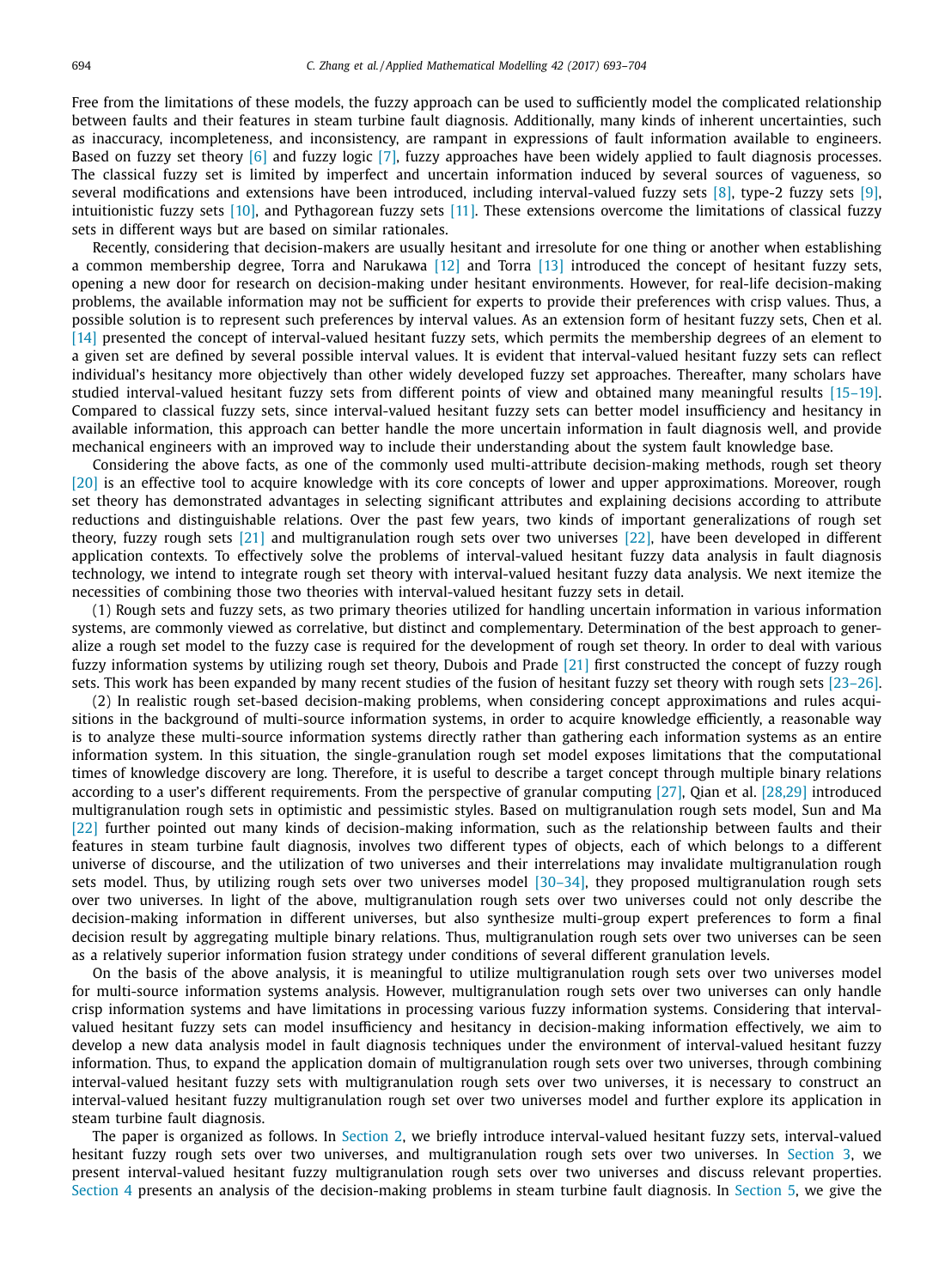<span id="page-2-0"></span>application of the developed decision-making approach to a steam turbine fault diagnosis case and make some comparison analysis. In [Section](#page-10-0) 6, the paper is concluded and some directions for future work are suggested.

# **2. Preliminaries**

Some preliminary concepts are given in this section to explain our proposal, including interval-valued hesitant fuzzy sets, interval-valued hesitant fuzzy rough sets over two universes, and multigranulation rough sets over two universes. These will be utilized in the subsequent analysis.

# *2.1. Interval-valued hesitant fuzzy sets*

Interval-valued hesitant fuzzy sets (IVHFSs) were originally introduced by Chen et al. [\[14\].](#page-11-0) By replacing crisp numbers with interval numbers in the environment of hesitant fuzzy sets, interval-valued hesitant fuzzy sets can be regarded as a more powerful structure in reflecting an expert's hesitance in expressing preferences over objects. Prior to the introduction of interval-valued hesitant fuzzy sets, we first present the concept of hesitant fuzzy sets.

Hesitant fuzzy sets (HFSs) were introduced by Torra and Narukawa [\[12\]](#page-11-0) and Torra [\[13\].](#page-11-0) HFSs permit the membership degree of an element to a reference set expressed by several possible values between 0 and 1.

**Definition 2.1** [\[13\]](#page-11-0). Let *U* be the universe of discourse, and a hesitant fuzzy set *F* on *U* is defined as a function  $h_F(x)$  that returns a subset of [0, 1], which can be expressed as the following mathematical symbol:

$$
F = \{ \langle x, h_F(x) \rangle | x \in U \},\
$$

where  $h_F(x)$  is a set of some different finite values in [0, 1], describing the possible membership degrees of the element *x*  $\in U$  to the set *F*. For convenience,  $h_F(x)$  is called a hesitant fuzzy element. The set of all hesitant fuzzy elements is called HFEs.

In what follows, we present the definition of interval-valued hesitant fuzzy sets introduced by Chen et al. [\[14\].](#page-11-0)

**Definition 2.2** [\[14\]](#page-11-0)**.** Let *U* be the universe of discourse, and *D*[0, 1] be the set of all closed subintervals of [0, 1], an intervalvalued hesitant fuzzy set *A* on *U* can be expressed as the following mathematical symbol:

$$
A = \{ \langle x, h_A(x) \rangle | x \in U \},
$$

where  $h_A(x)$ :  $U \rightarrow D[0, 1]$  denotes all possible interval-valued membership degrees of the element  $x \in U$  to the set *A*. For convenience,  $h_A(x)$  is called an interval-valued hesitant fuzzy element, which reads  $h_A(x) = \{ \gamma | \gamma \in h_A(x) \}$ , where  $\gamma =$  $[\gamma^L, \gamma^U]$  is an interval number, and  $\gamma^L = \inf \gamma$  and  $\gamma^U = \sup \gamma$  denote the lower and upper limits of  $\gamma$ , respectively. An interval-valued hesitant fuzzy element is the basic unit of an interval-valued hesitant fuzzy set. The set of all interval-valued hesitant fuzzy elements is called IVHFEs.

Suppose that *U* is the universe of discourse, then we denote the set of all interval-valued hesitant fuzzy sets on *U* as *IVHF*(*U*). Therefore,  $\forall A \in IVHF(U)$ .

In what follows, we introduce some special interval-valued hesitant fuzzy sets.

- (1) *A* is referred to as an empty interval-valued hesitant fuzzy set [\[24\]](#page-11-0) if and only if  $h_A(x) = \{[0, 0]\}$  for all *x* in *U*, the empty interval-valued hesitant fuzzy set is denoted by  $\emptyset$  in this paper.
- (2) *A* is referred to as a full interval-valued hesitant fuzzy set [\[24\]](#page-11-0) if and only if  $h_A(x) = \{[1, 1]\}$  for all *x* in *U*, the full interval-valued hesitant fuzzy set is denoted by *U* in this paper.

**Example** 2.1. Let  $U = \{x_1, x_2, x_3\}$  be a universe set,  $h_A(x_1) = \{[0.1, 0.2], [0.3, 0.4]\}, h_A(x_2) = \{[0.4, 0.5], [0.5, 0.6]\}$  and  $h_A(x_3) = \{[0.3, 0.5], [0.6, 0.7]\}$  are three IVHFEs to a set A. Then, the interval-valued hesitant fuzzy set A can be expressed as follows:

 $A = \{ \langle x_1, \{ [0.1, 0.2], [0.3, 0.4] \} \rangle, \langle x_2, \{ [0.4, 0.5], [0.5, 0.6] \} \rangle, \langle x_3, \{ [0.3, 0.5], [0.6, 0.7] \} \rangle \}.$ 

To compare the magnitude of different interval numbers and IVHFEs, we first present the methods of comparing two interval numbers introduced by Xu and Da [\[35\].](#page-11-0)

**Definition 2.3** [\[35\]](#page-11-0). Let  $a = [a^L, a^U]$  and  $b = [b^L, b^U]$  be two interval numbers with the following: (1)  $a = b$  if  $a^L = b^L$  and  $a^U = b^U$ ; (2)  $a + b = [a^L + b^L, a^U + b^U]$ . Let  $l_a = a^U - a^L$  and  $l_b = b^U - b^L$ , then the degree of possibility of  $a \ge b$  is defined as

$$
p(a \ge b) = \max\left\{1 - \max\left(\frac{b^U - a^L}{l_a + l_b}, 0\right), 0\right\}.
$$

Similarly, the degree of possibility of  $a \leq b$  is defined as

$$
p(a \le b) = \max\left\{1 - \max\left(\frac{a^U - b^L}{l_a + l_b}, 0\right), 0\right\}.
$$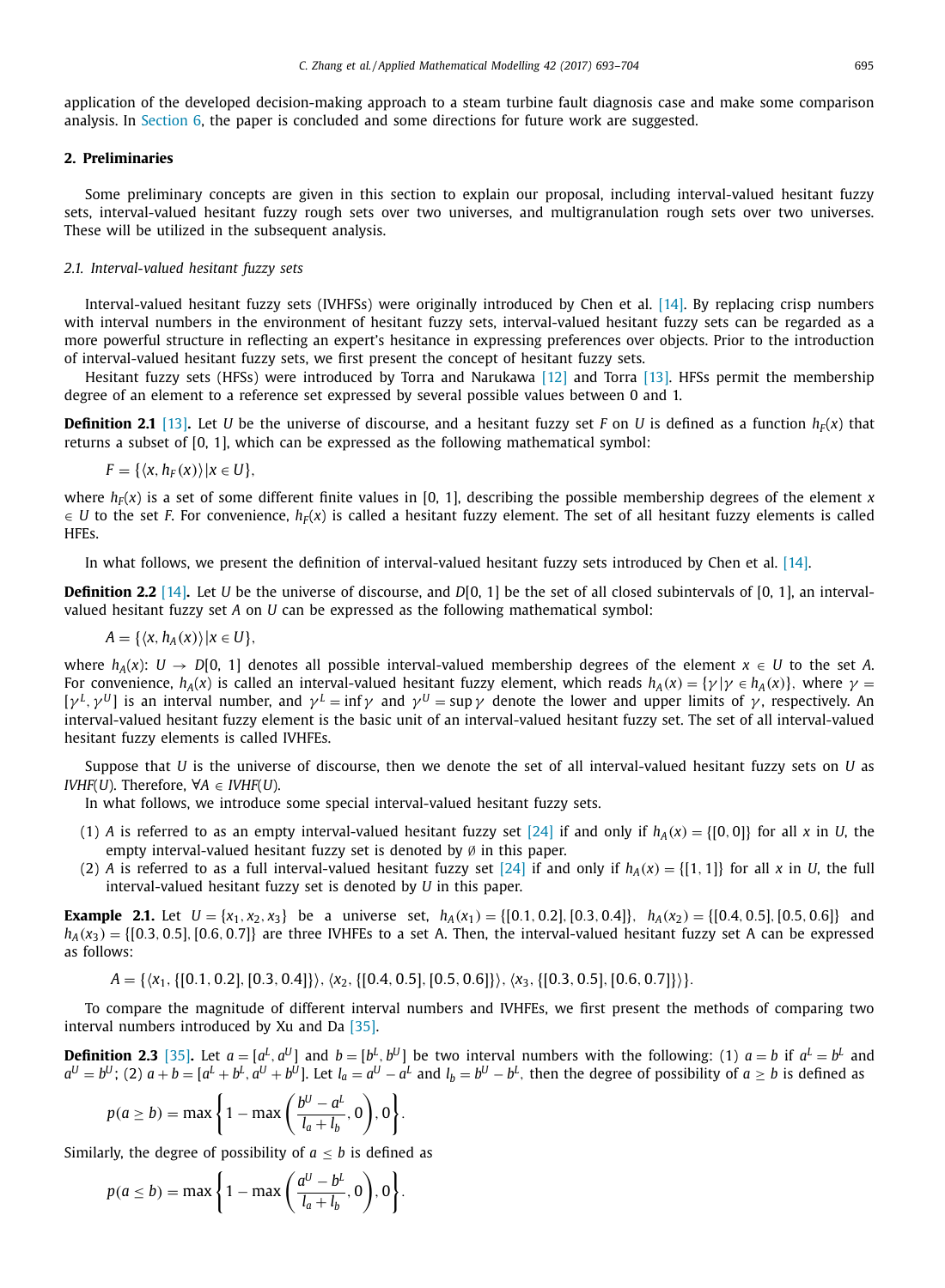<span id="page-3-0"></span>The above definition is proposed to compare and rank different interval numbers. In what follows, we further present the score function for IVHFEs.

**Definition 2.4** [\[14\]](#page-11-0). For an IVHFE  $h_A(x)$ ,  $s(h_A(x)) = \frac{1}{l(h_A(x))} \sum_{\gamma \in h_A(x)} \gamma$ , where  $l(h_A(x))$  is the number of interval values in an IVHFE  $h_A(x)$  and  $s(h_A(x))$  is an interval value belonging to [0, 1]. For two IVHFEs,  $h_A(x)$  and  $h_B(x)$ , if  $s(h_A(x)) \ge s(h_B(x))$ , then  $h_A(x) > h_B(x)$ .

It is clear that different IVHFEs have different number of interval values, and the interval values might be out of order. Thus, Chen et al. [\[14\]](#page-11-0) introduced the following assumptions.

- (1) All elements in each IVHFE  $h_A(x)$  are arranged in increasing order by [Definition](#page-2-0) 2.3. Suppose that  $h_A^{\sigma(k)}(x)$  is the kth largest interval number in the IVHFE  $h_A(x)$ . Then,  $h_A^{\sigma(k)}(x)$  is expressed as  $h_A^{\sigma(k)}(x) = [h_A^{\sigma(k)L}(x), h_A^{\sigma(k)U}(x)]$ , where  $h^{\sigma(k)L}_A(x) = \inf h^{\sigma(k)}_A(x)$  and  $h^{\sigma(k)U}_A(x) = \sup h^{\sigma(k)}_A(x)$  denote the lower and upper limits of  $h^{\sigma(k)}_A(x)$ , respectively.
- (2) If for two IVHFEs  $h_A(x)$  and  $h_B(x)$ ,  $l(h_A(x)) \neq l(h_B(x))$ , then the two IVHFEs  $h_A(x)$  and  $h_B(x)$  should be of the same length  $l = \max\{l(h_A(x)), l(h_B(x))\}$ . If the number of elements in  $h_A(x)$  is less than in  $h_B(x)$ , we should extend  $h_A(x)$  by adding the maximum element until  $h_A(x)$  and  $h_B(x)$  are the same length.

Based on the above assumptions, Zhang et al. [\[24\]](#page-11-0) defined some operational laws for interval-valued hesitant fuzzy sets.

**Definition 2.5** [\[24\]](#page-11-0). Let *U* be the universe of discourse,  $\forall A, B \in I V HF(U)$ , then

- (1) The complement of *A* is denoted by *A<sup>c</sup>* such that  $\forall x \in U$ ,  $h_{A^c}(x) = \sim h_A(x)$  $\{[1 - h_A^{\sigma(k)U}(\mathbf{x}), 1 - h_A^{\sigma(k)U}(\mathbf{x})]|k = 1, 2, \dots, l\}.$
- (2) The intersection of *A* and *B* is denoted by  $A \cap B$  such that  $\forall x \in U$ ,  $h_{A \cap B}(x) = h_A(x) \wedge h_B(x) =$  $\{[h_A^{\sigma(k)L}(x) \wedge h_B^{\sigma(k)L}(x), h_A^{\sigma(k)U}(x) \wedge h_B^{\sigma(k)U}(x)]|k=1,2,...l\}.$
- (3) The union of *A* and *B* is denoted by  $A \cup B$  such that  $\forall x \in U$ ,  $h_{A \cup B}(x) = h_A(x) \vee h_B(x) =$  $\{[h_A^{\sigma(k)L}(x) \vee h_B^{\sigma(k)L}(x), h_A^{\sigma(k)U}(x) \vee h_B^{\sigma(k)U}(x)]|k=1,2,...l\}.$

In the above definition, the operations *<sup>c</sup>*, ∩ and ∪ are defined on interval-valued hesitant fuzzy sets, respectively. Conversely, the operations ∼, ∧ and ∨ are defined on corresponding interval-valued hesitant fuzzy elements, respectively. We next present the properties of the above operations.

**Theorem 2.1** [\[24\]](#page-11-0). Let U be the universe of discourse, and suppose that A, B and C are three interval-valued hesitant fuzzy sets. *Then, the following properties are true:*

- (1) *Double negation law:*  $\sim (\sim h_A(x)) = h_A(x)$ ;
- (2) De Morgan's laws:  $\sim (h_A(x) \vee h_B(x)) = (\sim h_A(x)) \wedge (\sim h_B(x))$  and  $\sim (h_A(x) \wedge h_B(x)) = (\sim h_A(x)) \vee (\sim h_B(x))$ ;
- (3) *Commutativity:*  $h_A(x) \vee h_B(x) = h_B(x) \vee h_A(x)$  and  $h_A(x) \wedge h_B(x) = h_B(x) \wedge h_A(x)$ ;
- (4) Associativity:  $h_A(x) \vee (h_B(x) \vee h_C(x)) = (h_A(x) \vee h_B(x)) \vee h_C(x)$  and  $h_A(x) \wedge (h_B(x) \wedge h_C(x)) = (h_A(x) \wedge h_B(x)) \wedge h_C(x)$ ;
- (5) Distributivity:  $h_A(x) \wedge (h_B(x) \vee h_C(x)) = (h_A(x) \wedge h_B(x)) \vee (h_A(x) \wedge h_C(x))$  and  $h_A(x) \vee (h_B(x) \wedge h_C(x)) =$  $(h_A(x) \vee h_B(x)) \wedge (h_A(x) \vee h_C(x)).$

**Example 2.2.** Suppose that *A* and *B* are two interval-valued hesitant fuzzy sets. Let  $h_A(x) = \{[0.1, 0.2], [0.3, 0.4]\}$  and  $h_B(x) =$ {[0.4, 0.5],[0.5, 0.6]} be two IVHFEs. Then, we obtain the complement, intersection and union as follows:

- $(1) \sim h_A(x) = \{ [1 0.2, 1 0.1], [1 0.4, 1 0.3] \} = \{ [0.6, 0.7], [0.8, 0.9] \}$ ; similarly, ∼  $h_B(x) = \{ [0.4, 0.5], [0.5, 0.6] \}$ *;*
- $h_A(x) \wedge h_B(x) = \{[0.1 \wedge 0.4, 0.2 \wedge 0.5], [0.3 \wedge 0.5, 0.4 \wedge 0.6]\} = \{[0.1, 0.2], [0.3, 0.4]\};$
- $(3)$   $h_A(x) \vee h_B(x) = \{[0.1 \vee 0.4, 0.2 \vee 0.5], [0.3 \vee 0.5, 0.4 \vee 0.6]\} = \{[0.4, 0.5], [0.5, 0.6]\}.$

**Definition 2.6** [\[24\]](#page-11-0). Let *U* be the universe of discourse,  $\forall A, B \in IVHF(U)$ , if  $h_A(x) \leq h_B(x)$  holds for each  $x \in U$  such that  $h_A(x) \leq h_B(x) \Leftrightarrow h_A^{\sigma(k)L}(x) \leq h_B^{\sigma(k)L}(x)$ ,  $h_A^{\sigma(k)U}(x) \leq h_B^{\sigma(k)U}(x)$ ,  $k = 1, 2, ...l$ , then A is referred to as an interval-valued hesitant fuzzy subset of B, and is denoted by  $A \subseteq B$ . Note that  $\subseteq$  is reflexive, transiti

*2.2. Interval-valued hesitant fuzzy rough sets over two universes*

In this subsection, we first present interval-valued hesitant fuzzy (IVHF) relations over two universes.

**Definition 2.7** [\[24\]](#page-11-0)**.** Let *U, V* be two universes of discourse. An interval-valued hesitant fuzzy relation *R* from *U* to *V* is defined by:

$$
R = \{ \langle (x, y), h_R(x, y) \rangle | (x, y) \in U \times V \},\
$$

where  $h_R(x, y)$ :  $U \times V \rightarrow D[0, 1]$  is a set of interval values in  $D[0, 1]$ . The family of all IVHF relations on  $U \times V$  is denoted by *IVHFR*( $U \times V$ ).

According to the IVHF relation over two universes, we present the definition of interval-valued hesitant fuzzy rough sets over two universes as follows.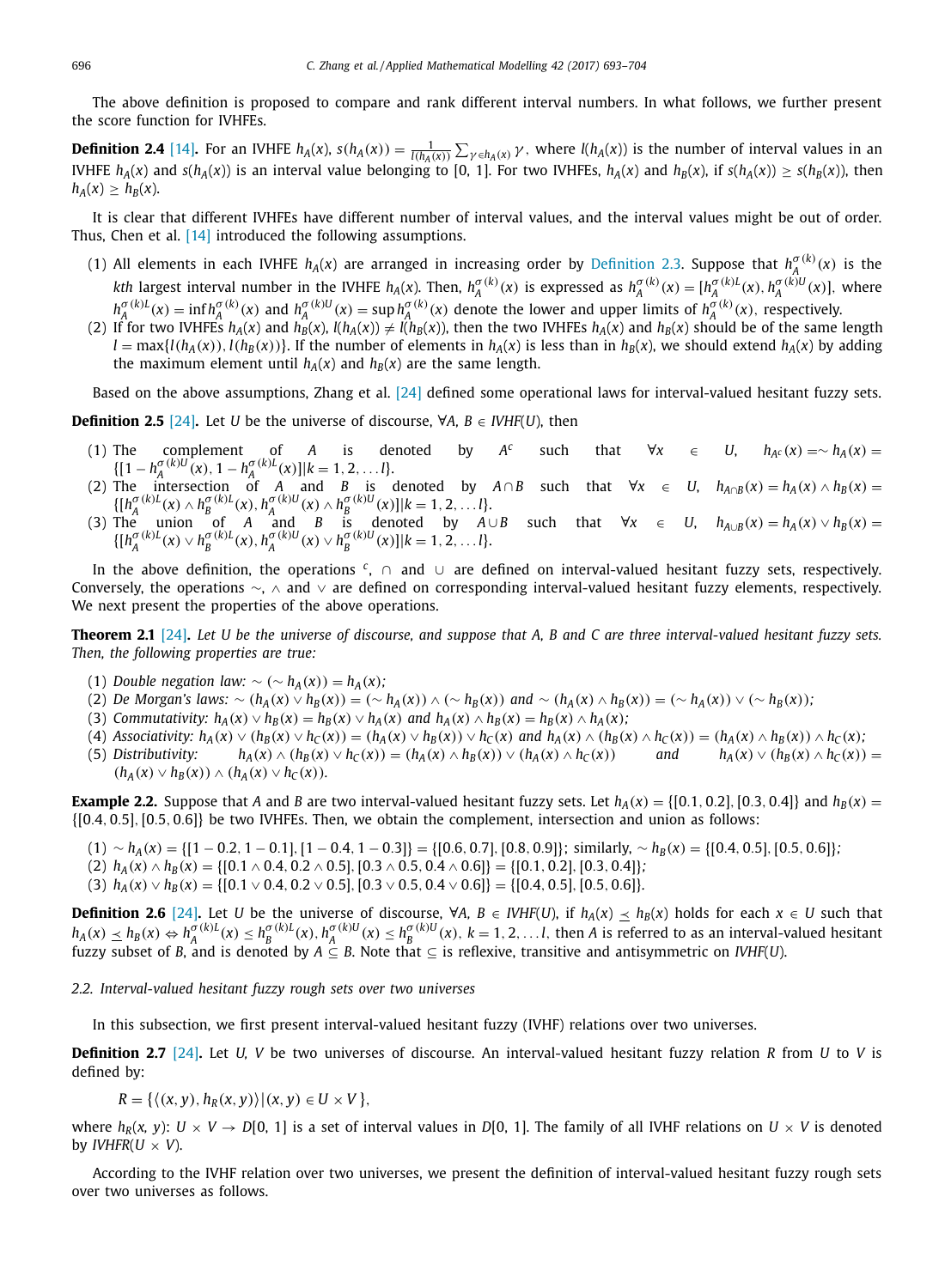<span id="page-4-0"></span>**Definition 2.8** [\[24\]](#page-11-0). Let *U, V* be two universes of discourse, and  $R \in IVIFF(U \times V)$ , the pair (*U, V, R*) is called an intervalvalued hesitant fuzzy approximation space over two universes. For any  $A \in IVHF(V)$ , the lower and upper approximations of *A* are defined by:

$$
\underline{R}(A) = \left\{ \langle x, h_{\underline{R}(A)}(x) \rangle | x \in U \right\};
$$
  

$$
\overline{R}(A) = \left\{ \langle x, h_{\overline{R}(A)}(x) \rangle | x \in U \right\},\
$$

where  $h_{R(A)}(x) = \wedge_{y \in V} \{h_{R}(x, y) \vee h_A(y)\};$   $h_{\overline{R}(A)}(x) = \vee_{y \in V} \{h_R(x, y) \wedge h_A(y)\}.$  The pair  $(\underline{R}(A), \overline{R}(A))$  is referred to as an intervalvalued hesitant fuzzy rough set over two universes of *A* with respect to (*U, V, R*), both *R* (*A*) and  $\overline{R}(A)$  are interval-valued hesitant fuzzy sets, *R* and *R* are lower and upper IVHF rough approximation operators, respectively.

# *2.3. Multigranulation rough sets over two universes*

According to two different approximation strategies, Sun and Ma [\[22\]](#page-11-0) established two different multigranulation rough sets over two universes including optimistic and pessimistic ones.

**Definition 2.9** [\[30\]](#page-11-0)**.** Let *U, V* be two universes of discourse. *R* is a family of binary compatibility relations from *U* to *V* in terms of a binary mapping family  $F_i$ , where  $F_i$ :  $U \to 2^V$ ,  $u \mapsto \{v \in V | (u, v) \in R_i\}$ ,  $R_i \in R$ ,  $i = 1, 2, \ldots, m$ . Then, we call the ordered triple set (*U, V, R*) the multigranulation approximation space over two universes.

By Definition 2.9, the following definition gives the formal representation of optimistic and pessimistic multigranulation rough sets over two universes.

**Definition 2.10** [\[22\]](#page-11-0)**.** Let *F* and *G* be two binary mappings from universe *U* to *V*. For any *X* ⊆ *V*, the optimistic and pessimistic lower and upper multigranulation approximations with respect to (*U, V, R*) are defined by:

$$
\underline{apr}_{F+G}^{P}(X) = \{x \in U | F(x) \subseteq X \vee G(x) \subseteq X \};
$$
\n
$$
\overline{apr}_{F+G}^{O}(X) = \underline{apr}_{F+G}^{O}(X^{c})^{c};
$$
\n
$$
\underline{apr}_{F+G}^{P}(X) = \{x \in U | F(x) \subseteq X \wedge G(x) \subseteq X \};
$$
\n
$$
\overline{apr}_{F+G}^{P}(X) = \underline{apr}_{F+G}^{P}(X^{c})^{c}.
$$

The pair  $(\underbrace{apr^0_{F+G}}(X),\overline{apr^0_{F+G}}(X))$  is referred to as an optimistic multigranulation rough set over two universes. Similarly, we call the pair  $(\underbrace{apr_{F+G}^p}(X), \overline{apr_{F+G}^p}(X))$  a pessimistic multigranulation rough set over two universes.

In the above definition, the word "optimistic" means that in multiple independent granular structures, at least one granular structure must satisfy the inclusion condition between an equivalence class and a target concept. Conversely, the word "pessimistic" means that all granular structures must satisfy the inclusion condition between an equivalence class and a target concept.

#### **3. IVHF multigranulation rough sets over two universes**

In this section, based on constructive approach to interval-valued hesitant fuzzy rough sets over two universes, we extend interval-valued hesitant fuzzy relations over two universes into the background of multigranulation rough sets.

### *3.1. Optimistic IVHF multigranulation rough sets over two universes*

**Definition 3.1.** Let *U, V* be two universes of discourse and  $R_i \in IVHFR(U \times V)(i = 1, 2, ..., m)$  be *m* interval-valued hesitant fuzzy relations over  $U \times V$ , the pair (*U*, *V*, *R<sub>i</sub>*) is called an interval-valued hesitant fuzzy multigranulation approximation space over two universes. For any  $A \in IVHF(V)$ , the optimistic IVHF multigranulation lower and upper approximations over two universes of *A* are defined by:

$$
\frac{\sum_{i=1}^{m} R_i^{\,0}(A) = \left\{ \left\langle x, h_{\sum_{i=1}^{m} R_i^{\,0}(A)}(x) \right\rangle | x \in U \right\};
$$
\n
$$
\overline{\sum_{i=1}^{m} R_i^{\,0}}(A) = \left\{ \left\langle x, h_{\sum_{i=1}^{m} R_i^{\,0}(A)}(x) \right\rangle | x \in U \right\},
$$

where  $h_{\sum_{i=1}^{m} R_i^0(A)}(x) = \vee_{i=1}^{m} \wedge_{y \in V} \left\{ h_{R_i^c}(x, y) \vee h_A(y) \right\}; h_{\sum_{i=1}^{m} R_i^0(A)}(x) = \wedge_{i=1}^{m} \vee_{y \in V} \left\{ h_{R_i}(x, y) \wedge h_A(y) \right\}.$ 

The pair  $(\sum_{i=1}^mR_i^O(A),\overline{\sum_{i=1}^mR_i}^O(A))$  is an optimistic IVHF multigranulation rough set over two universes of *A* with respect to (*U, V, Ri*). Additionally, the IVHF multigranulation rough set over two universes will reduce to an IVHF rough set over two universes if  $m = 1$ .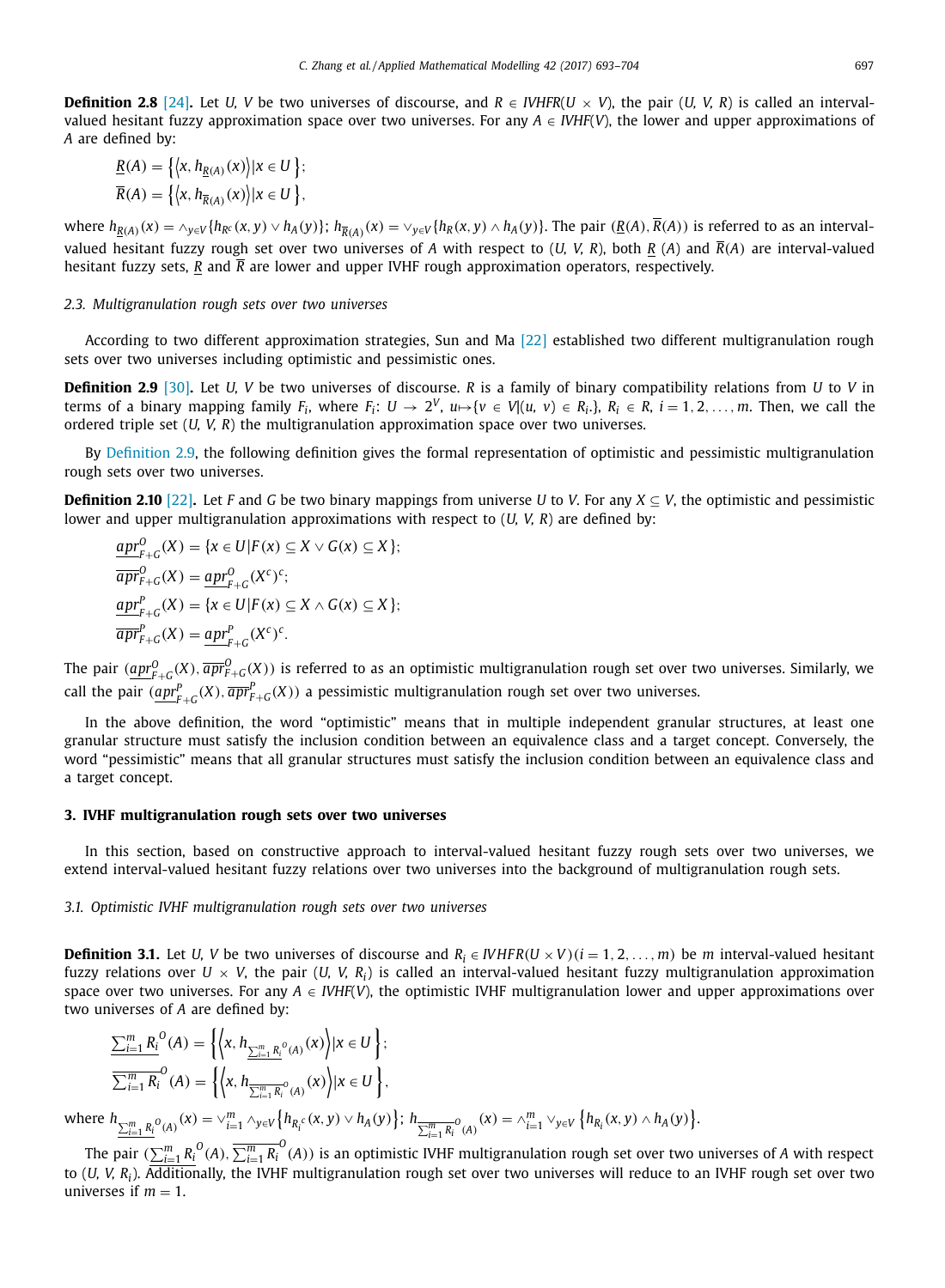<span id="page-5-0"></span>**Theorem 3.1.** Let U, V be two universes of discourse and  $R_i \in WHFR(U \times V)(i = 1, 2, ..., m)$  be m interval-valued hesitant fuzzy relations over U  $\times$  V. For any A, A'  $\in$  IVHF(V), the optimistic IVHF multigranulation lower and upper approximations over two *universes satisfy the following properties:*

$$
(1) \sum_{i=1}^{m} R_{i}^{O}(A^{c}) = (\overline{\sum_{i=1}^{m} R_{i}}^{O}(A))^{c}, \overline{\sum_{i=1}^{m} R_{i}}^{O}(A^{c}) = (\underline{\sum_{i=1}^{m} R_{i}}^{O}(A))^{c};
$$
\n
$$
(2) A \subseteq A' \Rightarrow \underline{\sum_{i=1}^{m} R_{i}}^{O}(A) \subseteq \underline{\sum_{i=1}^{m} R_{i}}^{O}(A'), A \subseteq A' \Rightarrow \overline{\sum_{i=1}^{m} R_{i}}^{O}(A) \subseteq \overline{\sum_{i=1}^{m} R_{i}}^{O}(A');
$$
\n
$$
(3) \sum_{i=1}^{m} R_{i}^{O}(A \cap A') = \underline{\sum_{i=1}^{m} R_{i}}^{O}(A) \cap \underline{\sum_{i=1}^{m} R_{i}}^{O}(A'), \overline{\sum_{i=1}^{m} R_{i}}^{O}(A \cup A') = \overline{\sum_{i=1}^{m} R_{i}}^{O}(A) \cup \overline{\sum_{i=1}^{m} R_{i}}^{O}(A'),
$$
\n
$$
(4) \sum_{i=1}^{m} R_{i}^{O}(A \cup A') \supseteq \underline{\sum_{i=1}^{m} R_{i}}^{O}(A) \cup \underline{\sum_{i=1}^{m} R_{i}}^{O}(A'), \overline{\sum_{i=1}^{m} R_{i}}^{O}(A \cap A') \subseteq \overline{\sum_{i=1}^{m} R_{i}}^{O}(A) \cap \overline{\sum_{i=1}^{m} R_{i}}^{O}(A').
$$

### **Proof.**

- (1) For all  $x \in U$ , we have  $\sum_{i=1}^{m} R_i^O(A^c) = \{ \langle x, \vee_{i=1}^{m} \wedge_{y \in V} \{ h_{R_i^c}(x, y) \vee h_{A^c}(y) \} \rangle | x \in U \} = \{ \langle x, \vee_{i=1}^{m} \wedge_{y \in V} \{ h_{R_i^c}(x, y) \vee h_{A^c}(y) \} \rangle | x \in U \}$  $\{(\sim h_{R_i}(x,y)) \vee (\sim h_A(y))\}\|x \in U\} = \{\langle x, \vee_{i=1}^m \wedge_{y \in V} \{\sim (h_{R_i}(x,y) \wedge h_A(y))\}\rangle | x \in U\} = \{\langle x, \sim (\wedge_{i=1}^m \vee_{y \in V} \{(h_{R_i}(x,y) \wedge h_A(y))\}\rangle | x \in U\} \cup \{h_{R_i}(x,y) \wedge h_A(y)\}$  $\langle h_A(y))\} \rangle \rangle \langle x \in U \} = (\overline{\sum_{i=1}^m R_i}^O(A))^c$ .  $\overline{\sum_{i=1}^m R_i}^O(A^c) = (\underline{\sum_{i=1}^m R_i}^O(A))^c$  is similarly obtained.
- (2) Since  $A \subseteq A'$ , by [Definition](#page-3-0) 2.6, we have  $h_A(y) \le h_{A'}(y) \Leftrightarrow h_A^{\sigma(k)L}(y) \le h_{A'}^{\sigma(k)L}(y)$ ,  $h_A^{\sigma(k)U}(y) \le h_{A'}^{\sigma(k)U}(y)$ . Thus, it follows that  $\vee_{i=1}^{m}\wedge_{y\in V}\{\mathcal{h}^{\sigma(k)l}_{R_{i}^{c}}(x,y)\vee\mathcal{h}^{\sigma(k)l}_{A}(y)\}\leq\vee_{i=1}^{m}\wedge_{y\in V}\{\mathcal{h}^{\sigma(k)l}_{R_{i}^{c}}(x,y)\vee\mathcal{h}^{\sigma(k)l}_{A'}(y)\}\$  and  $\vee_{i=1}^{m}\wedge_{y\in V}\{\mathcal{h}^{\sigma(k)U}_{R_{i}^{c}}(x,y)\vee\mathcal{h}^{\sigma(k)l}_{R_{i}$  $h_A^{\sigma(k)U}(y)$ }  $\leq \vee_{i=1}^m \wedge_{y \in V} \{h_{R_i}^{\sigma(k)U}(x, y) \vee h_{A_i}^{\sigma(k)U}(y)\}.$ *Ri*

Therefore, we have  $A\subseteq A'\Rightarrow \sum_{i=1}^mR_i^{\ O}(A)\subseteq \sum_{i=1}^mR_i^{\ O}(A').$   $A\subseteq A'\Rightarrow \overline{\sum_{i=1}^mR_i}^O(A)\subseteq \overline{\sum_{i=1}^mR_i}^O(A')$  is obtained in an identical fashion.

(3) For all  $x \in U$ , we have  $\sum_{i=1}^{m} R_i^0(A \cap A') = \{ \langle x, \vee_{i=1}^{m} \wedge_{y \in V} \{ h_{R_i^c}(x, y) \vee h_{A \cap A'}(y) \} \rangle | x \in U \} = \{ \langle x, \vee_{i=1}^{m} \wedge_{y \in V} \{ h_{R_i^c}(x, y) \vee h_{R_i^c}(y) \} \rangle | x \in U \}$  $(h_A(y) \wedge h_{A'}(y))\}\|x \in U\} = \{\langle x, [\vee_{i=1}^m \wedge_{y \in V} \{h_{R_i^c}^{\sigma(k)L}(x, y) \vee (h_A^{\sigma(k)L}(y) \wedge h_{A'}^{\sigma(k)L}(y))\}, \vee_{i=1}^m \wedge_{y \in V} \{h_{R_i^c}^{\sigma(k)U}(x, y) \vee (h_A^{\sigma(k)U}(y) \wedge h_{A'}^{\sigma(k)U}(y))\} \rangle\}$  $\langle h_{A'}^{\sigma(k)U}(y)\rangle\}\rangle\vert x\in U\}=\{\langle x,[\vee_{i=1}^{m}\wedge_{y\in V}\{(h_{R_{i}}^{\sigma(k)U}(x,y)\vee h_{A}^{\sigma(k)U}(y))\wedge(h_{R_{i}}^{\sigma(k)U}(x,y)\vee h_{A'}^{\sigma(k)U}(y))\},\vee_{i=1}^{m}\wedge_{y\in V}\{(h_{R_{i}}^{\sigma(k)U}(x,y)\vee h_{A'}^{\sigma(k)U}(y))\}\rangle\}$  $h_A^{\sigma(k)U}(y)) \wedge (h_{R_i^c}^{\sigma(k)U}(x, y) \vee h_{A'}^{\sigma(k)U}(y))] \geq \{ \langle x, h_{\sum_{i=1}^m R_i^o(A)}(x) \rangle | x \in U \} = \{ \langle x, h_{\sum_{i=1}^m R_i^o(A)}(x) \rangle | x \in U \} \wedge \{ \langle x, h_{\sum_{i=1}^m R_i^o(A')}(x) \rangle | x \in U \} =$  $\sum_{i=1}^{m} R_i^{\ O}(A) \cap \sum_{i=1}^{m} R_i^{\ O}(A')$  Similarly,  $\overline{\sum_{i=1}^{m} R_i}^O(A \cup A') = \overline{\sum_{i=1}^{m} R_i}^O(A) \cup \overline{\sum_{i=1}^{m} R_i}^O(A')$  is obtained. (4) Based on above conclusions, it is easy to obtain  $\sum_{i=1}^m R_i^{\,\,0}(A\cup A')\supseteq \sum_{i=1}^m R_i^{\,\,0}(A)\cup \sum_{i=1}^m R_i^{\,\,0}(A')$  and  $\overline{\sum_{i=1}^m R_i^{\,\,0}}(A\cap A')\subseteq$ 

 $\sum_{i=1}^{m} R_i^{\{O\}}(A) \cap \overline{\sum_{i=1}^{m} R_i^{\{O\}}(A)}$  $\Box$ 

In this theorem, (1) indicates the complement of optimistic interval-valued hesitant fuzzy multigranulation rough sets over two universes; (2) indicates the monotone of optimistic interval-valued hesitant fuzzy multigranulation rough sets over two universes with respect to a variety of interval-valued hesitant fuzzy targets; (3) and (4) indicate the multiplication and addition of optimistic interval-valued hesitant fuzzy multigranulation rough sets over two universes.

**Theorem 3.2.** Let U, V be two universes of discourse and  $R_i, R'_i \in \text{NHFR}(U \times V)$  ( $i = 1, 2, ..., m$ ) be two interval-valued hesitant fuzzy relations over  $U \times V$ . If  $R_i \subseteq R'_i$ , for any  $A \in I\!V\!H\!F(V)$ , the following properties are true.

 $(1)$   $\sum_{i=1}^{m} R_i^{O}(A) \subseteq \sum_{i=1}^{m} R_i^{O}(A)$ , for all  $A \in IVHF(V)$ ; (2)  $\sum_{i=1}^{m} R'_i$  $O$ <sup>*O*</sup>(*A*)  $\supseteq \frac{m}{\sum_{i=1}^{m} R_i}$ <sup>*O*</sup>(*A*), *for all*  $A \in IVHF(V)$ *.* 

**Proof.** Since  $R_i \subseteq R'_i$ , according to [Definition](#page-3-0) 2.6, we have  $h_{R_i^c}^{\sigma(k)L}(x, y) \ge h_{R_i^c}^{\sigma(k)L}(x, y)$  and  $h_{R_i^c}^{\sigma(k)L}(x, y) \ge h_{R_i^c}^{\sigma(k)L}(x, y)$ for all  $(x, y) \in (U \times V)$ . Therefore, it follows that  $\sum_{i=1}^{m} R_i^O(A) = \{ \langle x, \vee_{i=1}^{m} \wedge_{y \in V} \{ h_{R_i}c(x, y) \vee h_A(y) \} \rangle | x \in U \} =$ {*x*,[∨*<sup>m</sup> <sup>i</sup>*=<sup>1</sup> <sup>∧</sup>*y*∈*<sup>V</sup>* {*h*<sup>σ</sup> (*k*)*<sup>L</sup> Ri <sup>c</sup>* (*x*, *<sup>y</sup>*) <sup>∨</sup> *<sup>h</sup>*<sup>σ</sup> (*k*)*<sup>L</sup> <sup>A</sup>* (*y*)}, <sup>∨</sup>*<sup>m</sup> <sup>i</sup>*=<sup>1</sup> <sup>∧</sup>*y*∈*<sup>V</sup>* {*h*<sup>σ</sup> (*k*)*<sup>U</sup> Ri <sup>c</sup>* (*x*, *<sup>y</sup>*) <sup>∨</sup> *<sup>h</sup>*<sup>σ</sup> (*k*)*<sup>U</sup> <sup>A</sup>* (*y*)}]|*<sup>x</sup>* <sup>∈</sup> *<sup>U</sup>*} <sup>≥</sup> {*x*,[∨*<sup>m</sup> <sup>i</sup>*=<sup>1</sup> <sup>∧</sup>*y*∈*<sup>V</sup>* {*h*<sup>σ</sup> (*k*)*<sup>L</sup> R i <sup>c</sup>* (*x*, *<sup>y</sup>*) <sup>∨</sup> *<sup>h</sup>*<sup>σ</sup> (*k*)*<sup>L</sup> <sup>A</sup>* (*y*)},  $\vee_{i=1}^{m} \wedge_{y \in V} \{h_{R_i'^c}^{\sigma(k)U}(x, y) \vee h_A^{\sigma(k)U}(y)\}\}\|x \in U\} = \underline{\sum_{i=1}^{m} R_i'^O}(A)$  Hence, we have  $\underline{\sum_{i=1}^{m} R_i'^O}(A) \subseteq \underline{\sum_{i=1}^{m} R_i^O}(A)$ . Similarly,  $\sum_{i=1}^m R'_i$  $O$ <sup>O</sup>(A) ⊇  $\overline{\sum_{i=1}^{m} R_i}$ <sup>O</sup>(A) is obtained.  $□$ 

In this theorem, (1) and (2) indicate the lower and upper approximations in optimistic interval-valued hesitant fuzzy multigranulation rough sets over two universes are monotonic with respect to the monotonic forms of multiple interval-valued hesitant fuzzy relations.

# *3.2. Pessimistic IVHF multigranulation rough sets over two universes*

**Definition 3.2.** Let *U, V* be two universes of discourse and  $R_i \in IVHFR(U \times V)(i = 1, 2, ..., m)$  be *m* interval-valued hesitant fuzzy relations over  $U \times V$ , the pair  $(U, V, R_i)$  is called an interval-valued hesitant fuzzy multigranulation approximation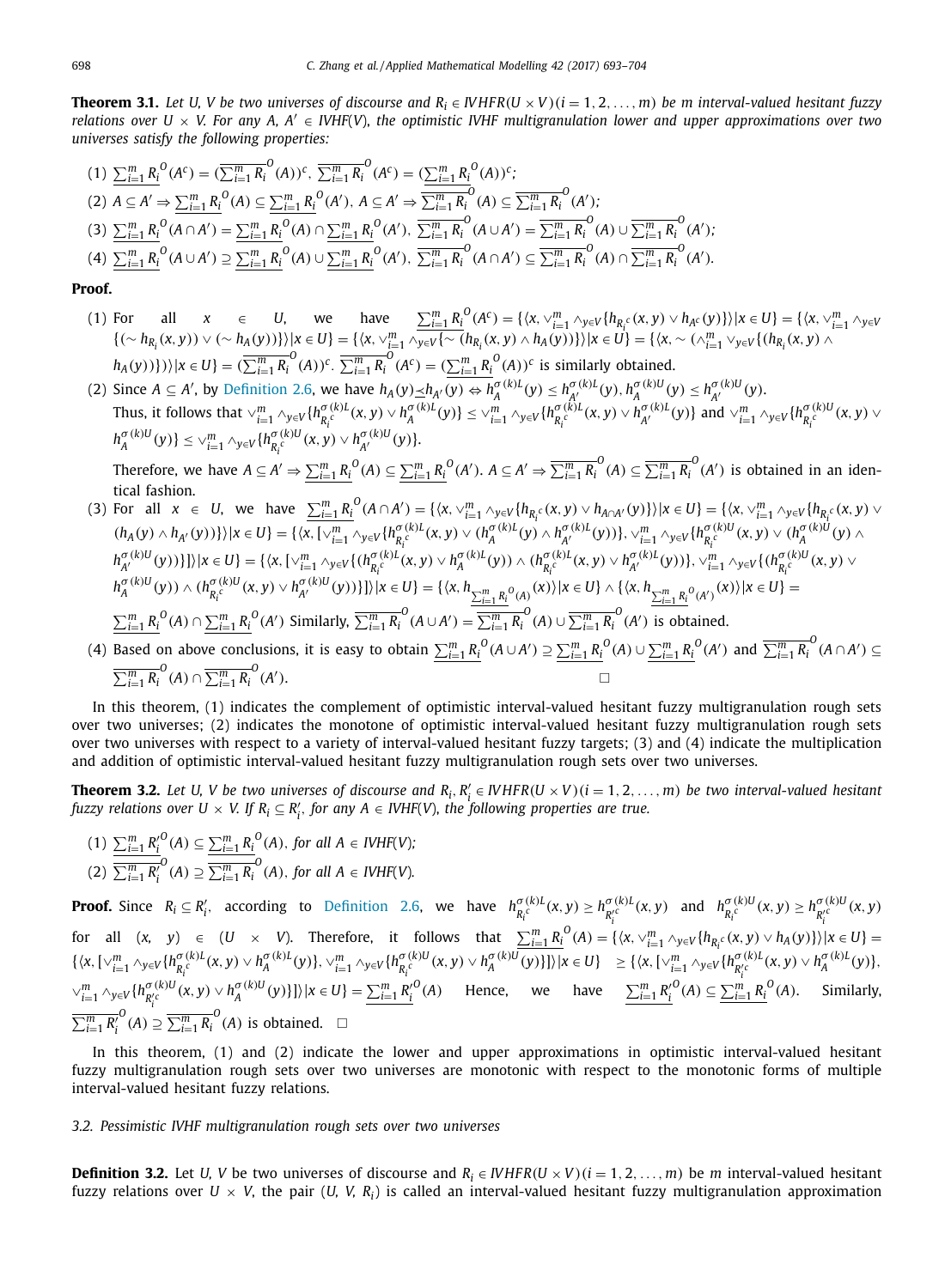<span id="page-6-0"></span>space over two universes. For any  $A \in VHF(V)$ , the pessimistic IVHF multigranulation lower and upper approximations over two universes of *A* are defined by:

$$
\sum_{i=1}^{m} \frac{R_i^P(A)}{R_i(A)} = \left\{ \left\langle x, h_{\frac{\sum_{i=1}^{m} R_i^P(A)}{R_i(A)}}(x) \right\rangle | x \in U \right\};
$$
\n
$$
\sum_{i=1}^{m} R_i^P(A) = \left\{ \left\langle x, h_{\frac{\sum_{i=1}^{m} R_i^P(A)}{R_i(A)}}(x) \right\rangle | x \in U \right\},
$$

where  $h_{\sum_{i=1}^{m} R_i}^P(A_i)}(x) = \lambda_{i=1}^m \wedge_{y \in V} \left\{ h_{R_i^C}(x, y) \vee h_A(y) \right\}; h_{\sum_{i=1}^m R_i^P(A_i)}(x) = \vee_{i=1}^m \vee_{y \in V} \left\{ h_{R_i}(x, y) \wedge h_A(y) \right\}.$ 

The pair  $\left(\sum_{i=1}^mR_i^{\ P}(A),\overline{\sum_{i=1}^mR_i}^P(A)\right)$  is a pessimistic IVHF multigranulation rough set over two universes of *A* with respect to (*U, V, Ri*).

**Theorem 3.3.** Let U, V be two universes of discourse and  $R_i \in IVHFR(U \times V)(i = 1, 2, ..., m)$  be m interval-valued hesitant fuzzy relations over U  $\times$  V. For any A, A'  $\in$  IVHF(V), the pessimistic IVHF multigranulation lower and upper approximations over two *universes satisfy the following properties:*

$$
(1) \sum_{i=1}^{m} {R_i}^P (A^c) = (\overline{\sum_{i=1}^{m} R_i}^P (A))^c, \ \overline{\sum_{i=1}^{m} R_i}^P (A^c) = (\underline{\sum_{i=1}^{m} R_i}^P (A))^c;
$$
\n
$$
(2) A \subseteq A' \Rightarrow \sum_{i=1}^{m} {R_i}^P (A) \subseteq \underline{\sum_{i=1}^{m} R_i}^P (A'), A \subseteq A' \Rightarrow \overline{\sum_{i=1}^{m} R_i}^P (A) \subseteq \overline{\sum_{i=1}^{m} R_i}^P (A');
$$
\n
$$
(3) \sum_{i=1}^{m} {R_i}^P (A \cap A') = \underline{\sum_{i=1}^{m} R_i}^P (A) \cap \underline{\sum_{i=1}^{m} R_i}^P (A'), \ \overline{\sum_{i=1}^{m} R_i}^P (A \cup A') = \overline{\sum_{i=1}^{m} R_i}^P (A) \cup \overline{\sum_{i=1}^{m} R_i}^P (A');
$$
\n
$$
(4) \sum_{i=1}^{m} {R_i}^P (A \cup A') \supseteq \underline{\sum_{i=1}^{m} R_i}^P (A) \cup \underline{\sum_{i=1}^{m} R_i}^P (A'), \ \overline{\sum_{i=1}^{m} R_i}^P (A \cap A') \subseteq \overline{\sum_{i=1}^{m} R_i}^P (A) \cap \overline{\sum_{i=1}^{m} R_i}^P (A').
$$

In this theorem, (1) indicates the complement of pessimistic interval-valued hesitant fuzzy multigranulation rough sets over two universes; (2) indicates the monotone of pessimistic interval-valued hesitant fuzzy multigranulation rough sets over two universes with respect to a variety of interval-valued hesitant fuzzy targets; (3) and (4) indicate the multiplication and addition of pessimistic interval-valued hesitant fuzzy multigranulation rough sets over two universes.

**Theorem 3.4.** Let U, V be two universes of discourse and  $R_i, R'_i \in \text{WHFR}(U \times V)$  ( $i = 1, 2, ..., m$ ) be two interval-valued hesitant fuzzy relations over  $U \times V$ . If  $R_i \subseteq R'_i$ , for any  $A \in I\!V\!H\!F(V)$ , the following properties are true.

$$
(1) \frac{\sum_{i=1}^{m} R_{i}^{\prime P}(A) \subseteq \sum_{i=1}^{m} R_{i}^P(A), \text{ for all } A \in I V H F(V);}{\sum_{i=1}^{m} R_{i}^P(A) \supseteq \frac{P}{\sum_{i=1}^{m} R_{i}^P}(A), \text{ for all } A \in I V H F(V).
$$

In this theorem, (1) and (2) indicate the lower and upper approximations in pessimistic interval-valued hesitant fuzzy multigranulation rough sets over two universes are monotonic with respect to the monotonic forms of multiple interval-valued hesitant fuzzy relations.

*3.3. Relationships between optimistic and pessimistic IVHF multigranulation rough sets over two universes*

**Theorem 3.5.** Let U, V be two universes of discourse and  $R_i \in IVHFR(U \times V)(i = 1, 2, ..., m)$  be m interval-valued hesitant fuzzy relations over  $U \times V$ . For any  $A \in IVIF(V)$ , the optimistic and pessimistic IVHF multigranulation lower and upper approximations *over two universes satisfy the following properties:*

$$
(1) \frac{\sum_{i=1}^{m} R_i^{P}(A) \subseteq \sum_{i=1}^{m} R_i^{O}(A);}{\sum_{i=1}^{m} R_i^{O}(A) \supseteq \frac{\sum_{i=1}^{m} R_i^{O}(A)}{\sum_{i=1}^{m} R_i^{O}(A)}.
$$

**Proof.** For any  $x \in U$ ,  $\sum_{i=1}^{m} R_i^0(A) = \{ \langle x, \vee_{i=1}^{m} \wedge_{y \in V} \{ h_{R_i^c}(x, y) \vee h_A(y) \} \rangle | x \in U \} \ge \{ \langle x, \wedge_{i=1}^{m} \wedge_{y \in V} \{ h_{R_i^c}(x, y) \vee h_A(y) \} \rangle | x \in U \} =$  $\sum_{i=1}^{m} R_i^P(A)$ .  $\overline{\sum_{i=1}^{m} R_i^P}(A) \supseteq \overline{\sum_{i=1}^{m} R_i^O}(A)$  is similarly obtained.  $\Box$ 

From Theorem 3.5, it is noted that the pessimistic interval-valued hesitant fuzzy multigranulation lower approximation is included in the optimistic interval-valued hesitant fuzzy multigranulation lower approximation, while the optimistic interval-valued hesitant fuzzy multigranulation upper approximation is included in the pessimistic interval-valued hesitant fuzzy multigranulation upper approximation.

### **4. Steam turbine fault diagnosis approach**

In this section, we present a novel method to the decision-making problem of steam turbine fault diagnosis with the aid of IVHF multigranulation rough sets over two universes. Specifically, some key points of the established decision-making approach are summarized in the following subsections.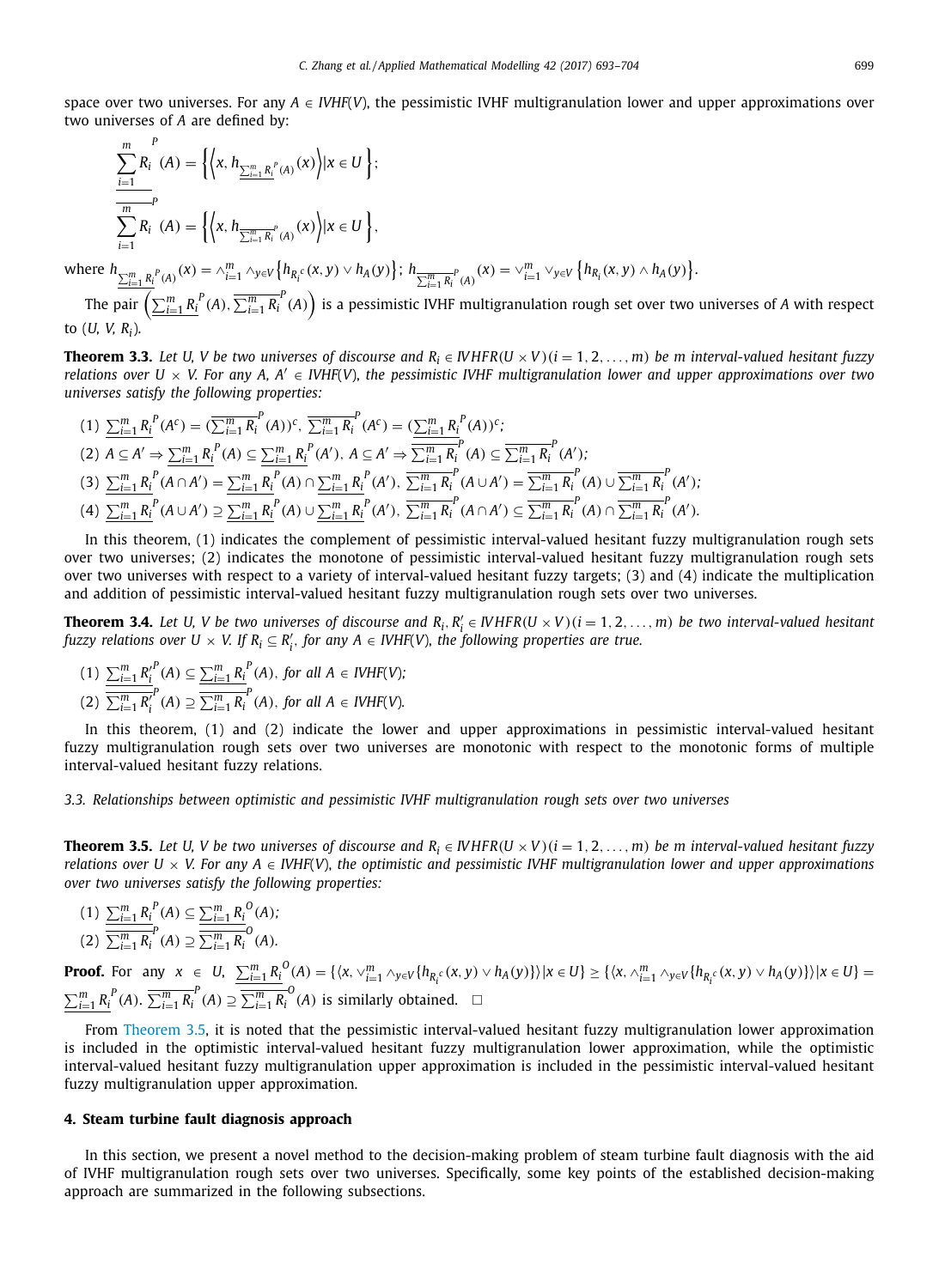# *4.1. Application model*

In the domain of electric power production and management, steam turbine generator units are a significant piece of equipment in the power industry. One of the common fault types of a steam turbine generator unit is vibration, which can be triggered by many factors, such as mechanical structure, load, and vacuum degree. To deal with this type of mechanical fault diagnosis, failures of steam turbine generator units have been specified based on the different amplitude ratios of vibration signals in various frequency ranges. Moreover, many researchers have established the relationship between the cause and fault phenomena of steam turbine generator units, and numerous studies have been conducted based on intelligent computational and mathematical methods, such as expert systems, neural networks, and fuzzy approaches. However, few studies have addressed the situation where the vibration signal amplitude ratio value is in the background of hesitant and interval ambiguity. By utilizing the model of IVHF multigranulation rough sets over two universes, we can not only express the vibration signal amplitude ratio value by using interval-valued hesitant fuzzy elements, but can also solve group decision-making problems by providing optimistic and pessimistic strategies.

There are two kinds of objections related to steam turbine fault diagnosis, namely, the fault pattern sets and the frequency range sets of the steam turbine generator unit. Therefore, we let  $U = \{x_1, x_2, \ldots, x_j\}$  be a set of fault patterns and  $V = \{y_1, y_2, \ldots, y_k\}$  be a set of frequency ranges. Let  $R_i \in \textit{IVHFR}(U \times V)(i = 1, 2, \ldots, m)$  be *m* interval-valued hesitant fuzzy relations over  $U \times V$ , which reflects the steam turbine fault diagnosis knowledge base with interval-valued hesitant fuzzy information given by *m* experts. We also let  $A \in IVHF(V)$  be the fault testing sample. Then, we obtain an interval-valued hesitant fuzzy decision information system (*U, V, Ri, A*) of a typical steam turbine fault diagnosis procedure.

Next, we present a decision-making approach for the above-mentioned problem by using IVHF multigranulation rough sets over two universes. First, according to [Definitions](#page-4-0) 3.1 and [3.2,](#page-5-0) we separately compute lower and upper approximations of optimistic and pessimistic IVHF multigranulation rough sets over two universes of *A*. That is, we obtain the sets  $\sum_{i=1}^m R_i^{\,0}(A)$ ,  $\overline{\sum_{i=1}^m R_i^{\,0}}(A)$ ,  $\sum_{i=1}^m R_i^{\,P}(A)$  and  $\overline{\sum_{i=1}^m R_i^{\,P}}(A)$ . Then, according to the operational laws presented in [\[24\]:](#page-11-0)

$$
h_A(x) \oplus h_B(x) = \{[h_A^{\sigma(k)L}(x) + h_B^{\sigma(k)L}(x) - h_A^{\sigma(k)L}(x)h_B^{\sigma(k)L}(x), h_A^{\sigma(k)U}(x) + h_B^{\sigma(k)U}(x) - h_A^{\sigma(k)U}(x)h_B^{\sigma(k)U}(x)]\},\
$$

we further obtain the sets  $\sum_{i=1}^m R_i^O(A) \oplus \overline{\sum_{i=1}^m R_i^O}(A)$  and  $\sum_{i=1}^m R_i^P(A) \oplus \overline{\sum_{i=1}^m R_i^O}(A)$ . Based on [Definition](#page-3-0) 2.4, we can calculate the score function values of interval-valued hesitant fuzzy elements belonging to  $\sum_{i=1}^mR_i^{\,O}(A)\oplus\overline{\sum_{i=1}^mR_i}^O(A)$  and  $\sum_{i=1}^m R_i^P(A) \oplus \overline{\sum_{i=1}^m R_i^P}(A)$ . Based on a previously established decision-making strategy [\[32\],](#page-11-0) we then present the decision rules for steam turbine fault diagnosis using the proposed rough set model. First, to facilitate the decision-making process, we denote:

$$
T_{1} = \left\{ i \left| \max_{x_{i} \in U} \left\{ \sum_{i=1}^{m} R_{i}^{O}(A)(x_{i}) \oplus \sum_{i=1}^{m} R_{i}^{O}(A)(x_{i}) \right\} \right\},\right.\\
$$
  
\n
$$
T_{2} = \left\{ i \left| \max_{x_{j} \in U} \left\{ \sum_{i=1}^{m} R_{i}^{O}(A)(x_{j}) \oplus \sum_{i=1}^{m} R_{i}^{O}(A)(x_{j}) \right\} \right\},\right.\\
$$
  
\n
$$
T_{3} = \left\{ k \left| \max_{x_{k} \in U} \left\{ \left( \sum_{i=1}^{m} R_{i}^{O}(A)(x_{k}) \oplus \sum_{i=1}^{m} R_{i}^{O}(A)(x_{k}) \right) \oplus \left( \sum_{i=1}^{m} R_{i}^{O}(A)(x_{k}) \oplus \sum_{i=1}^{m} R_{i}^{O}(A)(x_{k}) \right) \right\} \right\}.
$$

From the viewpoint of decision-making, optimistic multigranulation rough sets are based on the "seeking common ground while reserving differences" (SCRD) strategy, which implies that one reserves both common decisions and inconsistent decisions at the same time. Thus, this opinion can be viewed as a risk-seeking decision strategy. In contrast, pessimistic multigranulation rough sets are based on the "seeking common ground while eliminating differences" (SCED) strategy, this strategy indicates that one reserves common decisions while deleting inconsistent decisions. Hence, this opinion can be seen as a risk-averse decision strategy. According to the above decision rules,  $T_1$  is the optimistic decision-making criterion,  $T_2$  is the pessimistic decision-making criterion, and  $T_3$  is the weighted decision-making criterion of  $T_1$  and  $T_2$  with the weighted value 0.5. Based on the above definitions, the decision rules can be presented as follows:

- (1) If  $T_1 \cap T_2 \cap T_3 \neq \emptyset$ , then  $x_i (i \in T_1 \cap T_2 \cap T_3)$  is the determined fault pattern;
- (2) If  $T_1 \cap T_2 \cap T_3 = \emptyset$  and  $T_1 \cap T_2 \neq \emptyset$ , then  $x_i (i \in T_1 \cap T_2)$  is the determined fault pattern. Otherwise, if  $T_1 \cap T_2 \cap T_3 = \emptyset$  and  $T_1 \cap T_2 = \emptyset$ , then  $x_i (i \in T_3)$  is the determined fault pattern.

# *4.2. Algorithm for steam turbine fault diagnosis using IVHF multigranulation rough sets over two universes*

We present an algorithm for steam turbine fault diagnosis by utilizing IVHF multigranulation rough sets over two universes: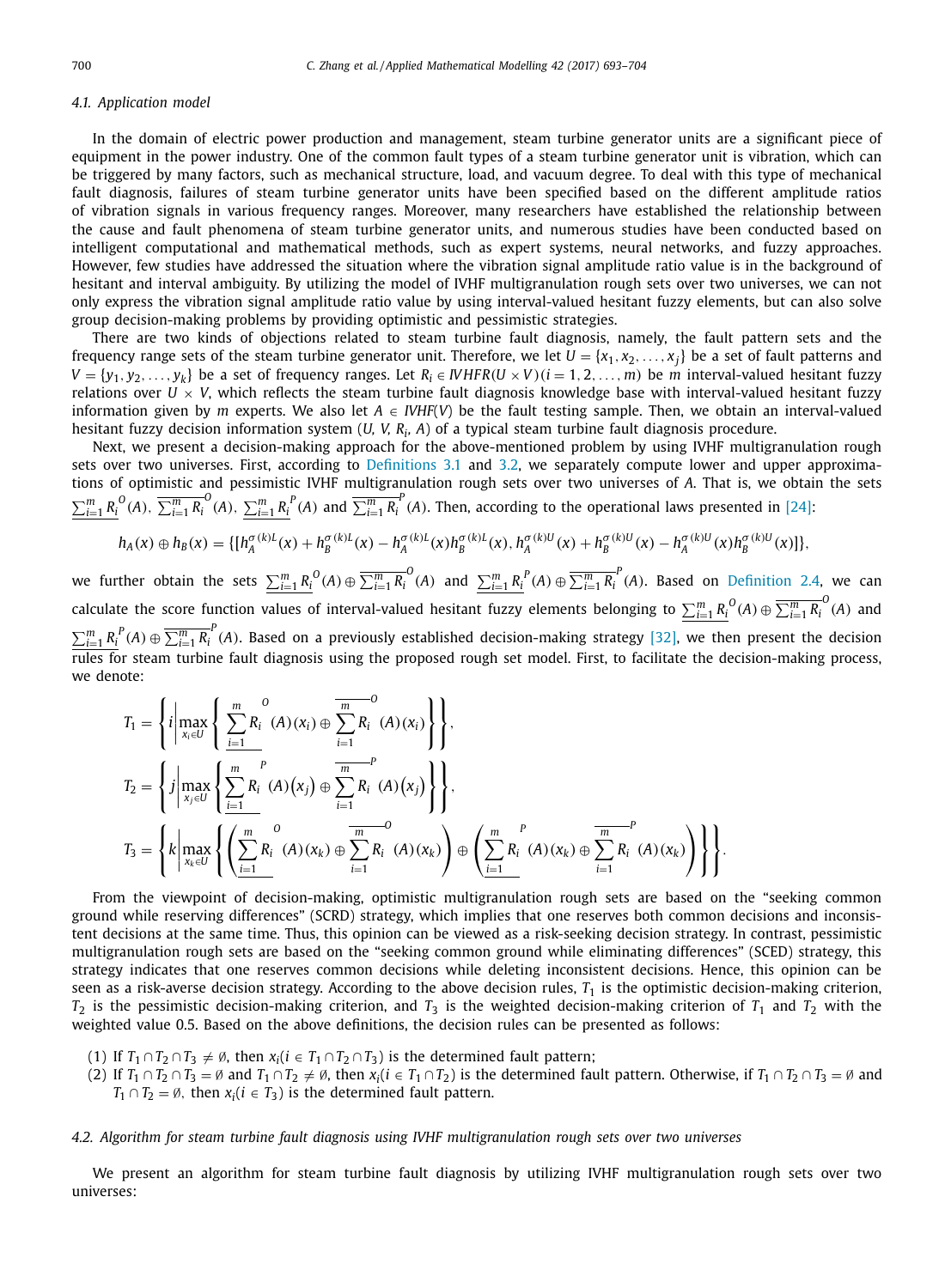<span id="page-8-0"></span>**Algorithm 1** Steam turbine fault diagnosis based on IVHF multigranulation rough sets over two universes. **Require:** The relation between the universes *U* and *V* provided by an expert  $(U, V, R<sub>i</sub>)$  and a fault testing sample *A*. **Ensure:** The determined fault pattern.

1: Calculate  $\sum_{i=1}^m R_i^0(A)$ ,  $\overline{\sum_{i=1}^m R_i}^0(A)$ ,  $\sum_{i=1}^m R_i^P(A)$  and  $\overline{\sum_{i=1}^m R_i}^P(A)$ , respectively;

2: Calculate  $\sum_{i=1}^m R_i^{\;0}(A)\oplus \overline{\sum_{i=1}^m R_i}^0(A)$  and  $\sum_{i=1}^m R_i^{\;P}(A)\oplus \overline{\sum_{i=1}^m R_i}^P(A)$ , respectively;

3: Determine the score function values for the sets  $\sum_{i=1}^{m} R_i^{\,O}(A) \oplus \overline{\sum_{i=1}^{m} R_i^{\,O}}(A)$  and  $\sum_{i=1}^{m} R_i^{\,P}(A) \oplus \overline{\sum_{i=1}^{m} R_i^{\,P}}(A)$ , respectively; 4: Compute  $T_1$ ,  $T_2$ ,  $T_3$ ,  $T_1 \cap T_2 \cap T_3$  and  $T_1 \cap T_2$ , and confirm the determined fault pattern.

**Table 1**

Knowledge of system fault given by expert 1.

| $R_1$                                                                                                | $y_1$                                                                                                                                                                                                                               | $y_2$                                                                                                                                                                                                                                               | y <sub>3</sub>                                                                                                                                                                                                                                      | $y_4$                                                                                                                                                                                                                                                                 | $y_5$                                                                                                                                                                                                                                              |
|------------------------------------------------------------------------------------------------------|-------------------------------------------------------------------------------------------------------------------------------------------------------------------------------------------------------------------------------------|-----------------------------------------------------------------------------------------------------------------------------------------------------------------------------------------------------------------------------------------------------|-----------------------------------------------------------------------------------------------------------------------------------------------------------------------------------------------------------------------------------------------------|-----------------------------------------------------------------------------------------------------------------------------------------------------------------------------------------------------------------------------------------------------------------------|----------------------------------------------------------------------------------------------------------------------------------------------------------------------------------------------------------------------------------------------------|
| $x_1$<br>$x_2$<br>$x_3$<br>$x_4$<br>$x_{5}$<br>$x_6$<br>$x_7$<br>$X_8$<br>x <sub>9</sub><br>$x_{10}$ | $\{ [0, 0] \}$<br>$\{ [0, 0] \}$<br>$\{ [0, 0] \}$<br>$\{[0.09, 0.1], [0.1, 0.12]\}$<br>$\{[0.09, 0.11], [0.11, 0.12]\}$<br>$\{ [0, 0] \}$<br>$\{ [0, 0] \}$<br>$\{ [0, 0] \}$<br>$\{[0.85, 0.9], [0.89, 0.93]\}$<br>$\{ [0, 0] \}$ | $\{ [0, 0] \}$<br>$\{[0.27, 0.32], [0.28, 0.33]\}$<br>$\{ [0, 0] \}$<br>$\{[0.78, 0.8], [0.8, 0.82]\}$<br>$\{[0.09, 0.1], [0.1, 0.11]\}$<br>$\{ [0, 0] \}$<br>$\{ [0, 0] \}$<br>$\{[0.27, 0.3], [0.29, 0.32]\}$<br>$\{ [0, 0] \}$<br>$\{ [0, 0] \}$ | $\{ [0, 0] \}$<br>$\{[0.08, 0.1], [0.09, 0.13]\}$<br>$\{ [0, 0] \}$<br>$\{ [0, 0] \}$<br>$\{[0.08, 0.1], [0.1, 0.12]\}$<br>$\{ [0, 0] \}$<br>$\{[0.08, 0.11], [0.1, 0.12]\}$<br>$\{[0.08, 0.1], [0.09, 0.12]\}$<br>$\{ [0, 0] \}$<br>$\{ [0, 0] \}$ | $\{ [0, 0] \}$<br>$\{[0.54, 0.6], [0.56, 0.7]\}$<br>$\{ [0, 0] \}$<br>$\{[0.08, 0.1], [0.1, 0.11]\}$<br>$\{[0.09, 0.11], [0.11, 0.12]\}$<br>$\{ [0, 0] \}$<br>$\{[0.86, 0.89], [0.88, 0.93]\}$<br>$\{[0.54, 0.6], [0.57, 0.62]\}$<br>$\{ [0, 0] \}$<br>$\{ [0, 0] \}$ | $\{[0.85, 0.88], [0.85, 0.93]\}$<br>$\{ [0, 0] \}$<br>$\{[0.3, 0.58], [0.4, 0.6]\}$<br>$\{ [0, 0] \}$<br>$\{[0.18, 0.2], [0.19, 0.21]\}$<br>$\{[0.18, 0.2], [0.2, 0.22]\}$<br>$\{ [0, 0] \}$<br>$\{ [0, 0] \}$<br>$\{ [0, 0] \}$<br>$\{ [0, 0] \}$ |
| $R_1$                                                                                                | $y_6$                                                                                                                                                                                                                               | $y_7$                                                                                                                                                                                                                                               | y <sub>8</sub>                                                                                                                                                                                                                                      | y <sub>9</sub>                                                                                                                                                                                                                                                        |                                                                                                                                                                                                                                                    |
| $x_1$<br>$x_2$<br>$x_3$<br>$x_4$<br>$x_5$<br>$x_6$<br>$x_7$<br>$\chi_{8}$<br>x <sub>9</sub>          | $\{[0.03, 0.05], [0.04, 0.06]\}$<br>$\{ [0, 0] \}$<br>$\{[0.4, 0.6], [0.45, 0.62]\}$<br>$\{ [0, 0] \}$<br>$\{[0.08, 0.12], [0.1, 0.13]\}$<br>$\{[0.12, 0.15], [0.15, 0.17]\}$<br>$\{ [0, 0] \}$<br>$\{ [0, 0] \}$<br>$\{ [0, 0] \}$ | $\{[0.04, 0.06], [0.05, 0.07]\}$<br>$\{ [0, 0] \}$<br>$\{[0.08, 0.12], [0.1, 0.13]\}$<br>$\{ [0, 0] \}$<br>$\{[0.08, 0.12], [0.1, 0.13]\}$<br>$\{[0.37, 0.4], [0.4, 0.45]\}$<br>$\{ [0, 0] \}$<br>$\{ [0, 0] \}$                                    | $\{ [0, 0] \}$<br>$\{ [0, 0] \}$<br>$\{ [0, 0] \}$<br>$\{ [0, 0] \}$<br>$\{[0.08, 0.1], [0.1, 0.12]\}$<br>$\{ [0, 0] \}$<br>$\{ [0, 0] \}$<br>$\{ [0, 0] \}$<br>$\{[0.08, 0.1], [0.09, 0.12]\}$                                                     | $\{ [0, 0] \}$<br>$\{[0.07, 0.12], [0.08, 0.14]\}$<br>$\{ [0, 0] \}$<br>$\{ [0, 0] \}$<br>$\{[0.08, 0.1], [0.1, 0.12]\}$<br>$\{[0.22, 0.25], [0.24, 0.28]\}$<br>$\{ [0, 0] \}$<br>$\{ [0, 0] \}$<br>$\{ [0, 0] \}$                                                    |                                                                                                                                                                                                                                                    |

# **5. Case study**

In this section, we illustrate the efficiency of our proposed algorithm by using a steam turbine fault diagnosis problem with IVHFS information. To enhance the accuracy and reliability of the steam turbine fault diagnosis procedure, we aim to solve the problem in the context of group decision-making. In group decision-making, each mechanical engineer might have differing thoughts about the system fault knowledge base, but should also have the common goal to reach a final consensus. Moreover, the knowledge of system faults has been modeled and studied by many scholars utilizing sets such as intervalvalued intuitionistic fuzzy sets  $[3]$ , vague sets  $[4]$ , and single-valued neutrosophic sets  $[5]$ . To express the aforementioned hesitant and interval ambiguity, based on existing knowledge of system faults and following detailed discussions about several previous cases of steam turbine fault diagnosis with mechanical engineers, we obtained the required knowledge of the system fault dataset with respect to this paper from a state-owned scientific and technological enterprise.

Let  $U = \{x_1, x_2, \ldots, x_{10}\}$  be a set of fault patterns, where  $x_i$  ( $j = 1, 2, \ldots, 10$ ) represents unbalance, pneumatic force couple, offset center, oil-membrane oscillation, radial impact friction of rotor, symbiosis looseness, damage of antithrust bearing, surge, looseness of bearing block, and nonuniform bearing stiffness. We also let  $V = \{y_1, y_2, \ldots, y_k\}$  be a set of frequency ranges, where  $y_k(k = 1, 2, \ldots, 9)$  stands for frequency ranges for different spectra:  $C_1(0.01 - 0.39f)$ ,  $C_2(0.4 - 0.49f)$ ,  $C_3(0.5f)$ ,  $C_4(0.51 - 0.99f)$ ,  $C_5(f)$ ,  $C_6(2f)$ ,  $C_7(3 - 5f)$ ,  $C_8(odd times of f)$ , and  $C_9(high frequency > 5f)$ . The steam turbine fault diagnosis knowledge base with IVHFS information is presented in Tables 1[,2](#page-9-0) and [3.](#page-9-0) The fault testing sample is also given as follows. We aim to seek the determined fault pattern by utilizing the proposed model.

In steam turbine fault diagnosis, assume that we take a fault testing sample, which is represented by the following IVHFS information:

*A* = {*y*1,{[0.39, 0.4],[0.39, 0.41]},*y*2,{[0.07, 0.09],[0.08, 0.1]},*y*3,{[0, 0]},*y*4,{[0.06, 0.07],[0.06, 0.08]},

*y*5,{[0, 0]},*y*6,{[0.12, 0.14],[0.13, 0.15]},*y*7,{[0, 0]},*y*8,{[0, 0]},*y*9,{[0.33, 0.36],[0.34, 0.37]}}.

Next, we calculate lower and upper approximations of optimistic and pessimistic IVHF multigranulation rough sets over two universes of *A*.  $\sum_{i=1}^{3} R_i^O(A) = \{\langle x_1, \{[0.07, 0.15], [0.12, 0.15]\}\rangle, \langle x_2, \{[0.3, 0.45],$ [0.4, 0.46]},*x*3,{[0.38, 0.6],[0.42, 0.6]},.*x*4, {[0.18, 0.22], [0.2, 0.22]}, *x*5, {[0.79, 0.82], [0.81, 0.82]}, *x*6, {[0.55, 0.63], [0.6,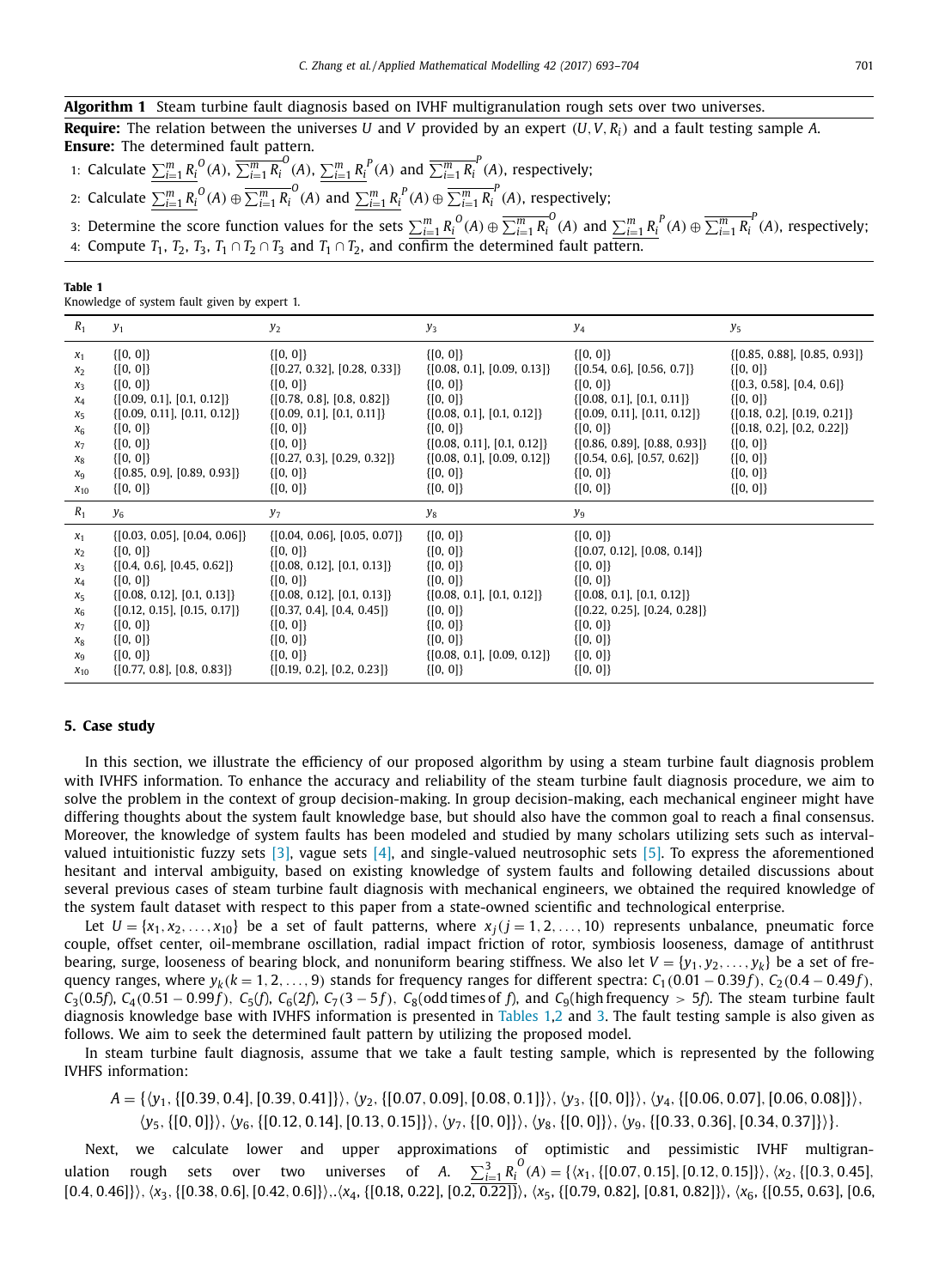<span id="page-9-0"></span>

| Table 2                                      |  |  |  |
|----------------------------------------------|--|--|--|
| Knowledge of system fault given by expert 2. |  |  |  |

| $R_2$          | $y_1$                            | $y_2$                           | $y_3$                            | $y_4$                            | $y_5$                            |
|----------------|----------------------------------|---------------------------------|----------------------------------|----------------------------------|----------------------------------|
| $x_1$          | $\{ [0, 0] \}$                   | $\{ [0, 0] \}$                  | $\{ [0, 0] \}$                   | $\{ [0, 0] \}$                   | $\{[0.85, 0.93]\}$               |
| $x_2$          | $\{ [0, 0] \}$                   | $\{[0.28, 0.31]\}$              | $\{[0.09, 0.11], [0.1, 0.13]\}$  | $\{[0.55, 0.7]\}$                | $\{ [0, 0] \}$                   |
| $\chi_3$       | $\{ [0, 0] \}$                   | $\{ [0, 0] \}$                  | $\{ [0, 0] \}$                   | $\{ [0, 0] \}$                   | $\{[0.3, 0.58]\}$                |
| $x_4$          | $\{[0.09, 0.11], [0.1, 0.12]\}$  | $\{[0.78, 0.82]\}$              | $\{ [0, 0] \}$                   | $\{[0.08, 0.11]\}$               | $\{ [0, 0] \}$                   |
| $x_5$          | $\{[0.09, 0.12]\}$               | $\{[0.09, 0.1], [0.1, 0.11]\}$  | $\{[0.08, 0.12]\}$               | $\{[0.09, 0.12]\}$               | $\{[0.18, 0.19], [0.18, 0.21]\}$ |
| $x_6$          | $\{ [0, 0] \}$                   | $\{ [0, 0] \}$                  | $\{ [0, 0] \}$                   | $\{ [0, 0] \}$                   | $\{[0.18, 0.22]\}$               |
| $x_7$          | $\{ [0, 0] \}$                   | $\{ [0, 0] \}$                  | $\{[0.08, 0.12]\}$               | $\{[0.86, 0.88], [0.86, 0.93]\}$ | $\{[0, 0]\}$                     |
| $\chi_{8}$     | $\{ [0, 0] \}$                   | $\{[0.27, 0.32]\}$              | $\{[0.08, 0.11], [0.09, 0.12]\}$ | $\{[0.54, 0.62]\}$               | $\{ [0, 0] \}$                   |
| x <sub>9</sub> | $\{[0.85, 0.93]\}$               | $\{ [0, 0] \}$                  | $\{ [0, 0] \}$                   | $\{ [0, 0] \}$                   | $\{[0, 0]\}$                     |
| $x_{10}$       | $\{ [0, 0] \}$                   | $\{ [0, 0] \}$                  | $\{ [0, 0] \}$                   | $\{ [0, 0] \}$                   | $\{ [0, 0] \}$                   |
| $R_2$          | $y_6$                            | $y_7$                           | $y_8$                            | y <sub>9</sub>                   |                                  |
| $x_1$          | $\{[0.03, 0.06], [0.04, 0.07]\}$ | $\{[0.04, 0.07]\}$              | $\{ [0, 0] \}$                   | $\{ [0, 0] \}$                   |                                  |
| $x_2$          | $\{ [0, 0] \}$                   | $\{ [0, 0] \}$                  | $\{ [0, 0] \}$                   | $\{[0.08, 0.13]\}$               |                                  |
| $x_3$          | $\{[0.4, 0.58], [0.42, 0.62]\}$  | $\{[0.08, 0.1], [0.1, 0.13]\}$  | $\{ [0, 0] \}$                   | $\{ [0, 0] \}$                   |                                  |
| $x_4$          | $\{ [0, 0] \}$                   | $\{ [0, 0] \}$                  | $\{ [0, 0] \}$                   | $\{ [0, 0] \}$                   |                                  |
| $x_{5}$        | $\{[0.08, 0.13]\}$               | $\{[0.08, 0.12], [0.1, 0.13]\}$ | $\{[0.08, 0.12]\}$               | $\{[0.08, 0.09], [0.1, 0.12]\}$  |                                  |
| $X_6$          | $\{[0.12, 0.16], [0.14, 0.17]\}$ | $\{[0.37, 0.45]\}$              | $\{ [0, 0] \}$                   | $\{[0.22, 0.26], [0.24, 0.28]\}$ |                                  |
| $x_7$          | $\{ [0, 0] \}$                   | $\{ [0, 0] \}$                  | $\{ [0, 0] \}$                   | $\{ [0, 0] \}$                   |                                  |
| $X_8$          | $\{ [0, 0] \}$                   | $\{ [0, 0] \}$                  | $\{ [0, 0] \}$                   | $\{ [0, 0] \}$                   |                                  |
| $x_9$          | $\{ [0, 0] \}$                   | $\{ [0, 0] \}$                  | $\{[0.08, 0.12]\}$               | $\{[0, 0]\}$                     |                                  |
| $x_{10}$       | $\{[0.77, 0.79], [0.79, 0.83]\}$ | $\{[0.19, 0.23]\}$              | $\{ [0, 0] \}$                   | $\{ [0, 0] \}$                   |                                  |

### **Table 3**

Knowledge of system fault given by expert 3.

| $R_3$          | $y_1$                                | $y_2$                                             | $y_3$                                             | $y_4$                            | $y_5$                           |
|----------------|--------------------------------------|---------------------------------------------------|---------------------------------------------------|----------------------------------|---------------------------------|
| $x_1$          | $\{ [0, 0] \}$                       | $\{ [0, 0] \}$                                    | $\{ [0, 0] \}$                                    | $\{ [0, 0] \}$                   | $\{[0.85, 0.9], [0.88, 0.93]\}$ |
| $x_2$          | $\{ [0, 0] \}$                       | $\{[0.28, 0.3], [0.29, 0.32]\}$                   | $\{[0.09, 0.12]\}$                                | $\{[0.55, 0.65], [0.6, 0.7]\}$   | $\{ [0, 0] \}$                  |
| $\chi_3$       | $\{ [0, 0] \}$                       | $\{ [0, 0] \}$                                    | $\{ [0, 0] \}$                                    | $\{ [0, 0] \}$                   | $\{[0.3, 0.55], [0.31, 0.58]\}$ |
| $x_4$          | $\{[0.09, 0.11]\}$                   | $\{[0.78, 0.81], [0.8, 0.82]\}$                   | $\{ [0, 0] \}$                                    | $\{[0.08, 0.1], [0.8, 0.11]\}$   | $\{ [0, 0] \}$                  |
| $x_5$          | $\{[0.09, 0.1], [0.1, 0.12]\}$       | $\{[0.09, 0.11]\}$                                | $\{[0.08, 0.09], [0.08, 0.12]\}$                  | $\{[0.09, 0.1], [0.1, 0.12]\}$   | $\{[0.18, 0.21]\}$              |
| $x_6$          | $\{ [0, 0] \}$                       | $\{ [0, 0] \}$                                    | $\{ [0, 0] \}$                                    | $\{ [0, 0] \}$                   | $\{[0.18, 0.2], [0.18, 0.22]\}$ |
| $x_7$          | $\{ [0, 0] \}$                       | $\{ [0, 0] \}$                                    | $\{[0.08, 0.1], [0.1, 0.12]\}$                    | $\{[0.86, 0.93]\}$               | $\{ [0, 0] \}$                  |
| $x_8$          | $\{ [0, 0] \}$                       | $\{[0.27, 0.31], [0.29, 0.32]\}$                  | $\{[0.08, 0.12]\}$                                | $\{[0.54, 0.58], [0.55, 0.62]\}$ | $\{ [0, 0] \}$                  |
| x <sub>9</sub> | $\{[0.85, 0.88], [0.88, 0.93]\}$     | $\{ [0, 0] \}$                                    | $\{ [0, 0] \}$                                    | $\{ [0, 0] \}$                   | $\{ [0, 0] \}$                  |
| $x_{10}$       | $\{ [0, 0] \}$                       | $\{ [0, 0] \}$                                    | $\{ [0, 0] \}$                                    | $\{ [0, 0] \}$                   | $\{ [0, 0] \}$                  |
|                |                                      |                                                   |                                                   |                                  |                                 |
| $R_3$          | $y_6$                                | $y_7$                                             | y <sub>8</sub>                                    | y9                               |                                 |
| $x_1$          | $\{[0.03, 0.06]\}$                   | $\{[0.04, 0.05], [0.05, 0.07]\}$                  | $\{ [0, 0] \}$                                    | $\{ [0, 0] \}$                   |                                 |
| $x_2$          | $\{ [0, 0] \}$                       | $\{ [0, 0] \}$                                    | $\{ [0, 0] \}$                                    | $\{[0.08, 0.1], [0.1, 0.13]\}$   |                                 |
| $x_3$          | $\{[0.4, 0.62]\}$                    | $\{ [0.08, 0.13] \}$                              | $\{[0, 0]\}$                                      | $\{ [0, 0] \}$                   |                                 |
| $x_4$          | $\{ [0, 0] \}$                       | $\{ [0, 0] \}$                                    | $\{ [0, 0] \}$                                    | $\{ [0, 0] \}$                   |                                 |
| $x_{5}$        | $\{[0.08, 0.1], [0.09, 0.13]\}$      | $\{[0.08, 0.13]\}$                                | $\{[0.08, 0.1], [0.1, 0.12]\}$                    | $\{[0.08, 0.12]\}$               |                                 |
| $X_6$          | $\{[0.12, 0.17]\}$                   | $\{[0.36, 0.44], [0.37, 0.45]\}$                  | $\{ [0, 0] \}$                                    | $\{[0.22, 0.28]\}$               |                                 |
| $x_7$          | $\{ [0, 0] \}$                       | $\{ [0, 0] \}$                                    | $\{ [0, 0] \}$                                    | $\{ [0, 0] \}$                   |                                 |
| $\chi_{8}$     | $\{ [0, 0] \}$                       | $\{ [0, 0] \}$                                    | $\{ [0, 0] \}$                                    | $\{ [0, 0] \}$                   |                                 |
| $x_9$          | $\{ [0, 0] \}$<br>$\{[0.77, 0.83]\}$ | $\{ [0, 0] \}$<br>$\{[0.19, 0.21], [0.2, 0.23]\}$ | $\{[0.08, 0.1], [0.09, 0.12]\}$<br>$\{ [0, 0] \}$ | $\{ [0, 0] \}$<br>$\{ [0, 0] \}$ |                                 |

0.64]}), *(x<sub>7</sub>*, {[0.07, 0.14], [0.12, 0.14]}), . .*(x<sub>8</sub>*, {[0.38, 0.46], [0.42, 0.46]}), *(x<sub>9</sub>*, {[0.39, 0.4], [0.39, 0.41]}), *(x<sub>10</sub>*, {[0.17, 0.23], [0.21,  $\overline{\sum_{i=1}^{3} R_i}^0(A) = \{\langle x_1, \{[0.03, 0.05], [0.03, 0.06]\}\rangle, \langle x_2, \{[0.07, 0.12], [0.08, 0.14]\}\rangle, \langle x_3, \{[0.12, 0.14], [0.13, 0.15]\}\rangle, .\langle x_4, \{[0.03, 0.05], [0.03, 0.06]\}\rangle,$ {[0.09, 0.1], [0.09, 0.11]}, *x*5, {[0.09, 0.12], [0.1, 0.13]}, *x*6, {[0.22, 0.25], [0.22, 0.28]}, *x*7, {[0.06, 0.07],  $[0.06, 0.08]$ }, . . $\langle x_8, \{[0.07, 0.09], [0.08, 0.1]\}\rangle$ ,  $\langle x_9, \{[0.39, 0.4], [0.39, 0.41]\}\rangle$ ,  $\langle x_{10}, \{[0.12, 0.14], [0.13, 0.15]\}\rangle$  $\sum_{i=1}^{3} R_i^P(A) = \{ \langle x_1, \{ [0.07, 0.12], [0.07, 0.15] \} \rangle, \langle x_2, \{ [0.3, 0.4], [0.3, 0.45] \} \rangle, \langle x_3, \{ [0.38, 0.55], [0.38, 0.6] \} \rangle, . \langle x_4, \{ [0.18, 0.2], [0.38, 0.6] \} \rangle, .$  $\overline{[0.18, 0.22]}$ },  $\langle x_5, \{[0.79, 0.81], [0.79, 0.82]\}\rangle$ ,  $\langle x_6, \{[0.55, 0.6], [0.55, 0.63]\}\rangle$ , . . $\langle x_7, \{[0.07, 0.12], [0.07, 0.14]\}\rangle$  $\langle x_8, \{ [0.38, 0.43], [0.38, 0.46] \} \rangle$ ,  $\langle x_9, \{ [0.39, 0.4], [0.39, 0.41] \} \rangle$ ,  $\langle x_{10}, \{ [0.17, 0.2], [0.17, 0.23] \} \rangle$ ;  $\overline{\sum_{i=1}^3 R_i^p}(A) =$ {*x*1,{[0.03, 0.06],[0.04, 0.07]},*x*2,{[0.08, 0.13],[0.1, 0.14]},*x*3,{[0.12, 0.14],[0.13, 0.15]},.*x*4, {[0.09, 0.11], [0.1, 0.12]}, *x*5, {[0.09, 0.13], [0.11, 0.13]}, *x*6, {[0.22, 0.28], [0.24, 0.28]}, . .*x*7, {[0.06, 0.07], [0.06, 0.08]}, *x*8, {[0.07, 0.09], [0.08, 0.1]}),  $\langle x_9, \{[0.39, 0.4], [0.39, 0.41]\}\rangle$ ,  $\langle x_{10}, \{[0.12, 0.14], [0.13, 0.15]\}\rangle$ .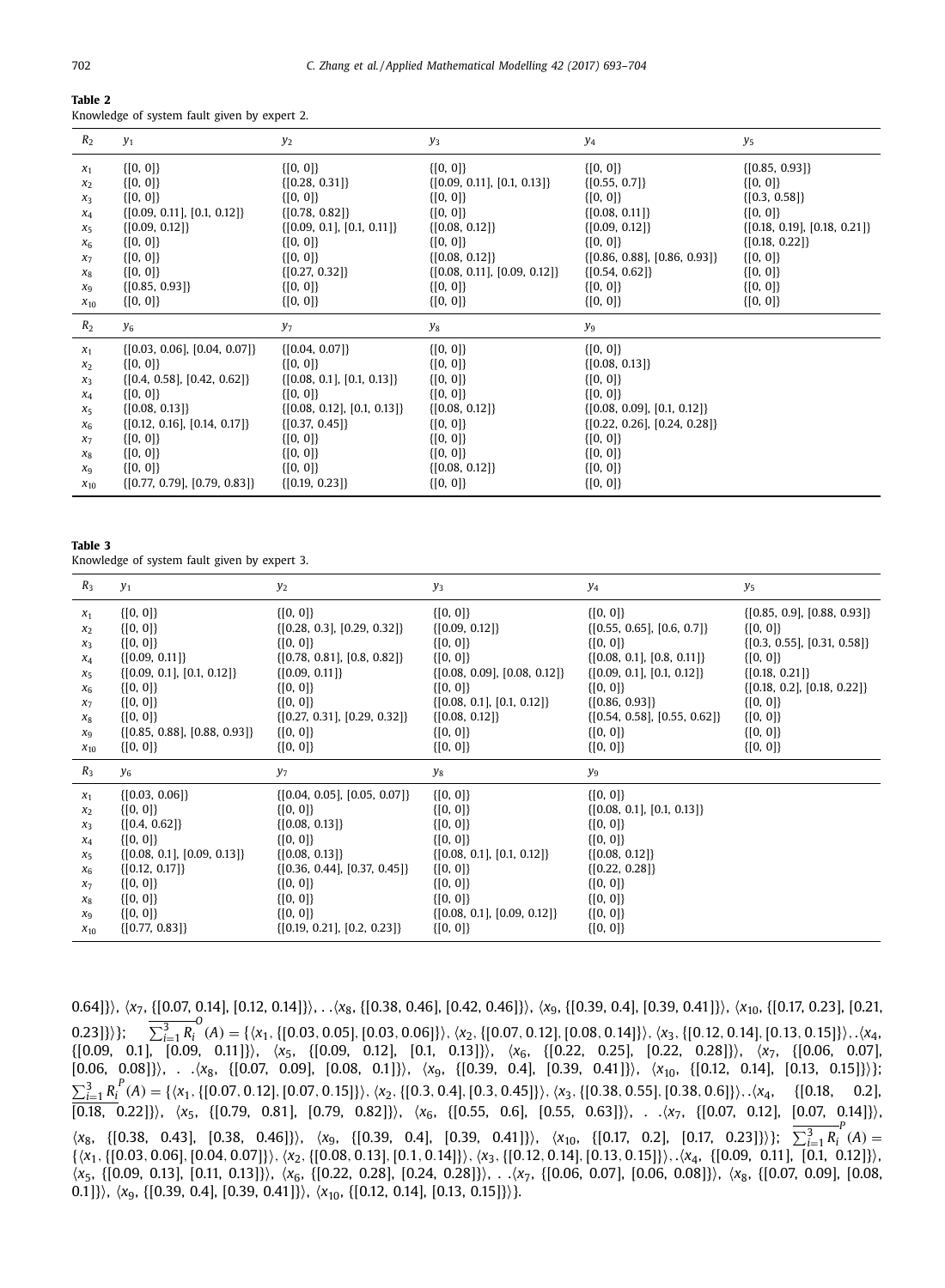<span id="page-10-0"></span>Then, we further obtain  $\sum_{i=1}^{m} R_i^{\;0}(A) \oplus \overline{\sum_{i=1}^{m} R_i^{\;0}}(A)$  and  $\sum_{i=1}^{m} R_i^{\;P}(A) \oplus \overline{\sum_{i=1}^{m} R_i^{\;P}}(A)$  as follows:  $\sum_{i=1}^{3} R_i^{\;0}(A) \oplus$  $\overline{\sum_{i=1}^{3} R_i^0}(A) = \{\langle x_1, \{[0.0979, 0.1925], [0.1464, 0.201]\}\rangle, \langle x_2, \{[0.349, 0.516], [0.448, 0.5356]\}\rangle, \langle x_3,$  {[0.4544, 0.656], [0.4954, 0.66]}, *x*4, {[0.2538, 0.298], [0.272, 0.3058]}, *x*5, {[0.8089, 0.8416], [0.829, 0.8434]}, *x*6, {[0.649, 0.7225], [0.688, 0.7408]}, *x*7, {[0.1258, 0.2002], [0.1728, 0.2088]}, *x*8, {[0.4234, 0.5086], [0.4664, 0.514]}.,  $\langle x_9, \{[0.6279, 0.64], [0.6279, 0.6519]\}\rangle$ ,  $\langle x_{10}, \{[0.2696, 0.3378], [0.3127, 0.3455]\}\rangle\};$   $\sum_{i=1}^3 R_i^P(A) \oplus \overline{\sum_{i=1}^3 R_i^P(A)} =$ {*x*1,{[0.0979, 0.1728],[0.1072, 0.2095]},*x*2,{[0.356, 0.478],[0.37, 0.527]},*x*3, {[0.4544, 0.613], [0.4606, 0.66]}, *x*4, {[0.2538, 0.288], [0.262, 0.3136]}, *x*5, {[0.8089, 0.8347], [0.8131, 0.8434]}, *x*6, {[0.649, 0.712], [0.658, 0.7336]}, *x*7, {[0.1258, 0.1816], [0.1258, 0.2088]}}, *(x<sub>8</sub>*, {[0.4234, 0.4813], [0.4296, 0.514]}}, *(x<sub>9</sub>*, {[0.6279, 0.64], [0.6279, 0.6519]}), *(x<sub>10</sub>*,  $\{[0.2696, 0.312], [0.2779, 0.3455]\}\.$ 

Finally, according to [Definition](#page-3-0) 2.4, we calculate the score function values of interval-valued hesitant fuzzy elements belonging to  $\sum_{i=1}^3 R_i^O(A) \oplus \overline{\sum_{i=1}^3 R_i^O}(A)$  and  $\sum_{i=1}^3 R_i^P(A) \oplus \overline{\sum_{i=1}^3 R_i^P}(A)$ , respectively. The ranking results for optimistic and pessimistic IVHF multigranulation rough sets on two universes of *A* are identical. That is, the ranking order of all faults is:  $x_5 > x_6 > x_9 > x_3 > x_8 > x_2 > x_{10} > x_4 > x_7 > x_1$ . According to the diagnostic order of the above results, it is not difficult to obtain  $T_1 \cap T_2 \cap T_3 = \{5\}$ . Thus, from the arguments of the above results, it is easy to find that the turbine vibration fault is initiated by rotor radial impact friction.

To validate the effectiveness of the proposed model based on IVHF multigranulation rough sets over two universes, a comparison analysis is conducted by utilizing the most commonly used aggregation operators for interval-valued hes-itant fuzzy information. As established in previous work [\[14\],](#page-11-0) we let  $h_i$ ( $j = 1, 2, ..., n$ ) be a collection of IVHFEs and  $w = (1/n, 1/n, \ldots, 1/n)^T$  be the weight vector of of  $h_j$  with equal weight. Then, we have the following special aggregation operators.

- (1) The interval-valued hesitant fuzzy averaging (IVHFA) operator *IVHFA*( $h_1, h_2, \ldots, h_n$ ) =  $\bigoplus_{j=1}^n (\frac{1}{n}h_j)$  =  $\{[1 - \prod_{j=1}^n (1 - \gamma_j^L)^{1/n}, 1 - \prod_{j=1}^n (1 - \gamma_j^U)^{1/n}] | \gamma_1 \in h_1, \gamma_2 \in h_2, \ldots, \gamma_n \in h_n\};\$
- (2) The interval-valued hesitant fuzzy geometric (IVHFG) operator  $\mathit{IVHFG}(h_1, h_2, \ldots, h_n) = \otimes_{j=1}^n h_j^{1/n} = \otimes_{j=1}^n h_j^{1/n}$  $\{[\prod_{j=1}^{n} (\gamma_j^L)^{1/n}, \prod_{j=1}^{n} (\gamma_j^U)^{1/n}]\ |\ \gamma_1 \in h_1, \gamma_2 \in h_2, \ldots, \gamma_n \in h_n\}.$

Through utilizing the above two aggregation operators, we can aggregate the IVHF relations  $R_1$ ,  $R_2$  and  $R_3$  in Tables 1, 2 and [3](#page-9-0) to a single IVHF relation *R*. Then, we calculate the score function values of [interval-valued](#page-8-0) hesitant fuzzy elements belonging to  $\underline{R}(A) \oplus R(A)$  within the background of IVHF rough sets over two universes. The ranking order of all faults for the IVHFA and IVHFG operators is  $x_5 > x_6 > x_9 > x_3 > x_8 > x_2 > x_{10} > x_4 > x_7 > x_1$ , the ranking order is consistent with that obtained by [Algorithm](#page-8-0) 1.

By comparing the aggregation methods of the IVHFA and IVHFG operators and of IVHF multigranulation rough sets on two universes model utilized in steam turbine fault diagnosis, the main fault of the testing sample is rotor radial impact friction. Compared to the other aggregation operators, the IVHF multigranulation rough set over two universes model takes full advantages of interval-valued hesitant fuzzy sets and multigranulation rough sets in steam turbine fault diagnosis procedures. On one hand, the hesitancy membership function in interval-valued hesitant fuzzy sets provides mechanical engineers with more flexible vehicles by which to convey understanding about the system fault knowledge base. On the other hand, the multigranulation rough set method can be viewed as a superior information fusion strategy that allows synthesis of each engineer's view to form a final conclusion by providing optimistic and pessimistic decision-making strategies. If the ranking order of all faults for the optimistic and pessimistic versions of IVHF multigranulation rough sets over two universes are different from each other, the mechanical engineer could refer to results according to risk preference. Thus, the ranking result of optimistic IVHF multigranulation rough sets over two universes is often adopted when the decision-maker is more prone to pursue risk. Conversely, the pessimistic counterpart is adopted when the decision-maker intends to select a conservative fault diagnosis strategy. In light of the above, the superiorities of IVHF multigranulation rough sets over two universes could greatly decrease uncertainties and increase diagnostic accuracies of steam turbine fault diagnosis.

#### **6. Conclusions**

The focal point of interest in the paper is to propose a novel rough set approach, called an interval-valued hesitant fuzzy multigranulation rough set over two universes, for solving steam turbine fault diagnosis problems. In the framework of this study, basic definitions and some useful theorems of optimistic and pessimistic interval-valued hesitant fuzzy multigranulation rough sets over two universes were explored. Then, we proposed a general approach to decision-making related to steam turbine fault diagnosis. Lastly, case study outcomes show that the proposed fault diagnosis method could effectively handle steam turbine fault diagnosis problems. There still exist some challenging issues in the theoretical and practical researches of the proposed rough set model. First, it is meaningful to further study attribute reduction approaches, uncertainty measures, and topological structures for interval-valued hesitant fuzzy multigranulation rough sets over two universes. Second, how to apply the proposed approach to other complex and uncertain decision-making situations will also be taken into account in the future.